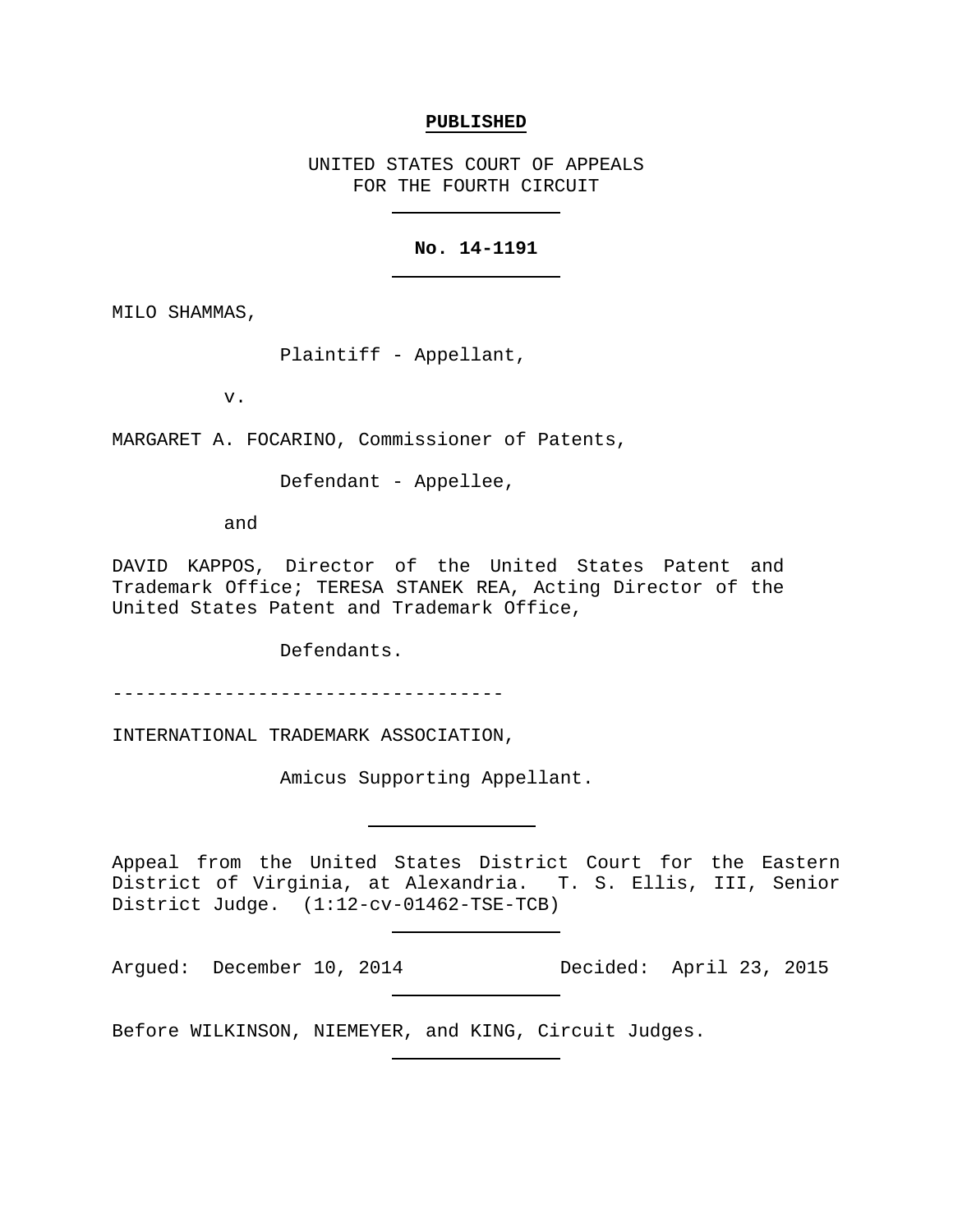Affirmed by published opinion. Judge Niemeyer wrote the majority opinion, in which Judge Wilkinson joined. Judge King wrote a dissenting opinion.

**ARGUED:** Aaron M. Panner, KELLOGG, HUBER, HANSEN, TODD, EVANS & FIGEL, P.L.L.C., Washington, D.C., for Appellant. Jaynie Randall Lilley, UNITED STATES DEPARTMENT OF JUSTICE, Washington, D.C., for Appellee. **ON BRIEF:** William C. Steffin, Armin Azod, STEFFIN LELKES AZOD LLP, Century City, California; Wendy McGuire Coats, MCGUIRE COATS LLP, Lafayette, California; W. Joss Nichols, KELLOGG, HUBER, HANSEN, TODD, EVANS & FIGEL, P.L.L.C., Washington, D.C.; John N. Jennison, JENNISON & SHULTZ, P.C.,<br>Arlington, Virginia, for Appellant. Nathan K. Kelley, Arlington, Virginia, for Appellant. Solicitor, Thomas W. Krause, Deputy Solicitor, Christina J. Hieber, Associate Solicitor, Thomas L. Casagrande, Associate Solicitor, UNITED STATES PATENT AND TRADEMARK OFFICE, Alexandria, Virginia; Stuart F. Delery, Assistant Attorney<br>General, Mark R. Freeman, Civil Division, UNITED STATES General, Mark R. Freeman, Civil Division, UNITED DEPARTMENT OF JUSTICE, Washington, D.C.; Dana J. Boente, Acting United States Attorney, OFFICE OF THE UNITED STATES ATTORNEY, Alexandria, Virginia, for Appellee. Anthony J. Dreyer, Jordan A. Feirman, Katelyn N. Andrews, SKADDEN, ARPS, SLATE, MEAGHER & FLOM LLP, New York, New York; Mark N. Mutterperl, David J. Ball, Jessica S. Parise, BRACEWELL & GIULIANI LLP, New York, New York, for Amicus Curiae.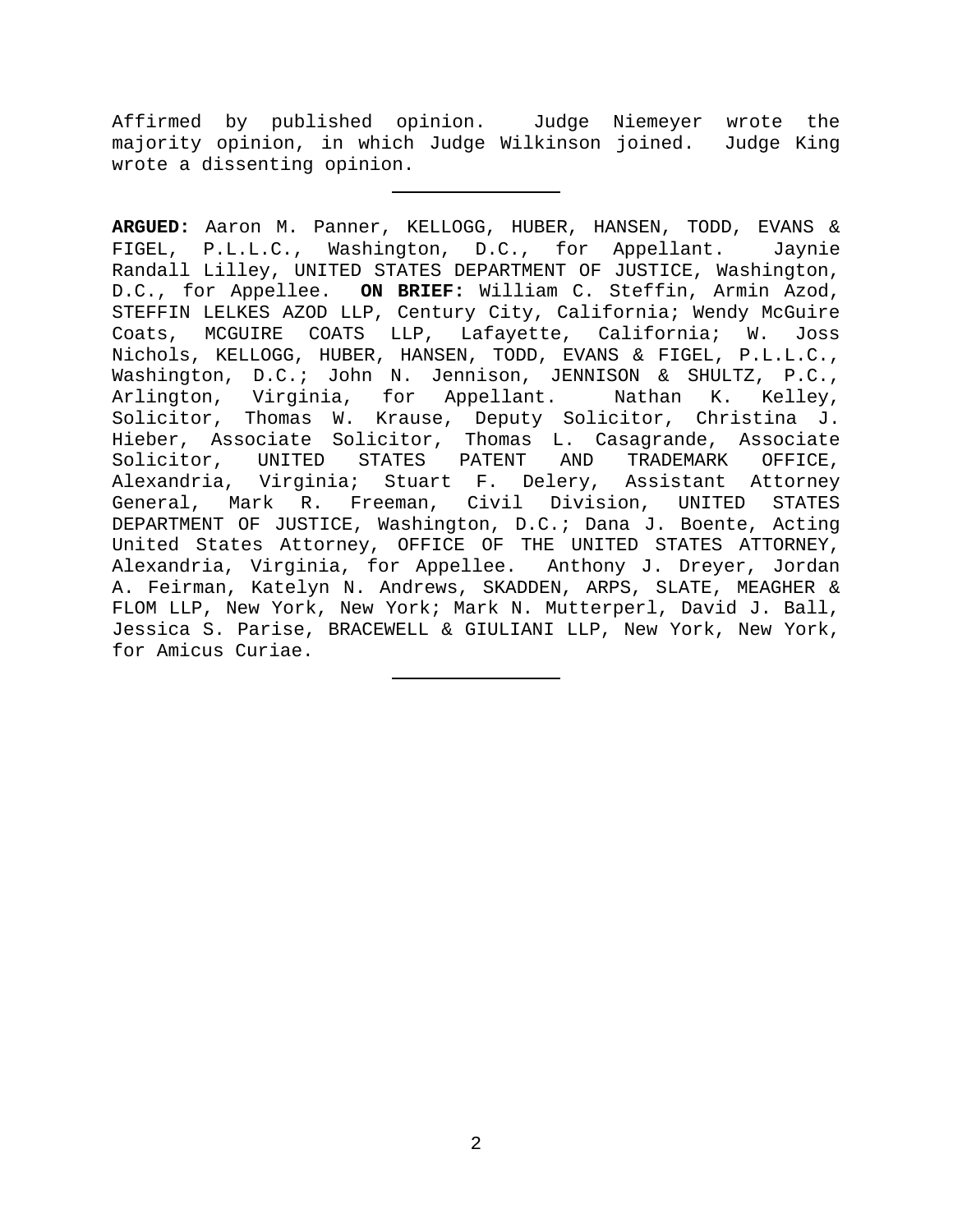NIEMEYER, Circuit Judge:

The Lanham Act, 15 U.S.C. §§ 1051-1141n, provides that a dissatisfied trademark applicant may seek review of an adverse ruling on his trademark application either by appealing the ruling to the Court of Appeals for the Federal Circuit, id. § 1071(a)(1), or by commencing a de novo action in a federal district court, id. § 1071(b)(1). If he elects to proceed in a district court and no adverse party opposed his application before the Patent and Trademark Office ("PTO"), the applicant must name the Director of the PTO as a defendant and pay "all the expenses of the proceeding," whether he succeeds in the action or not, unless the expenses are unreasonable. Id.  $$1071(b)(3)$  (emphasis added).

In this case, Milo Shammas, a dissatisfied applicant in an ex parte trademark proceeding, elected to commence a de novo action in the district court. At the end of the proceeding, the Director of the PTO sought "all the expenses of the proceeding" from Shammas, including salary expenses of the PTO attorneys and a paralegal who were required to defend the Director. The district court granted the Director's request and ordered Shammas to pay the PTO a total of \$36,320.49 in expenses.

On appeal, Shammas argues that the district court erred in "shifting" the PTO's attorneys fees to him, contrary to the "American Rule" under which each party bears his own attorneys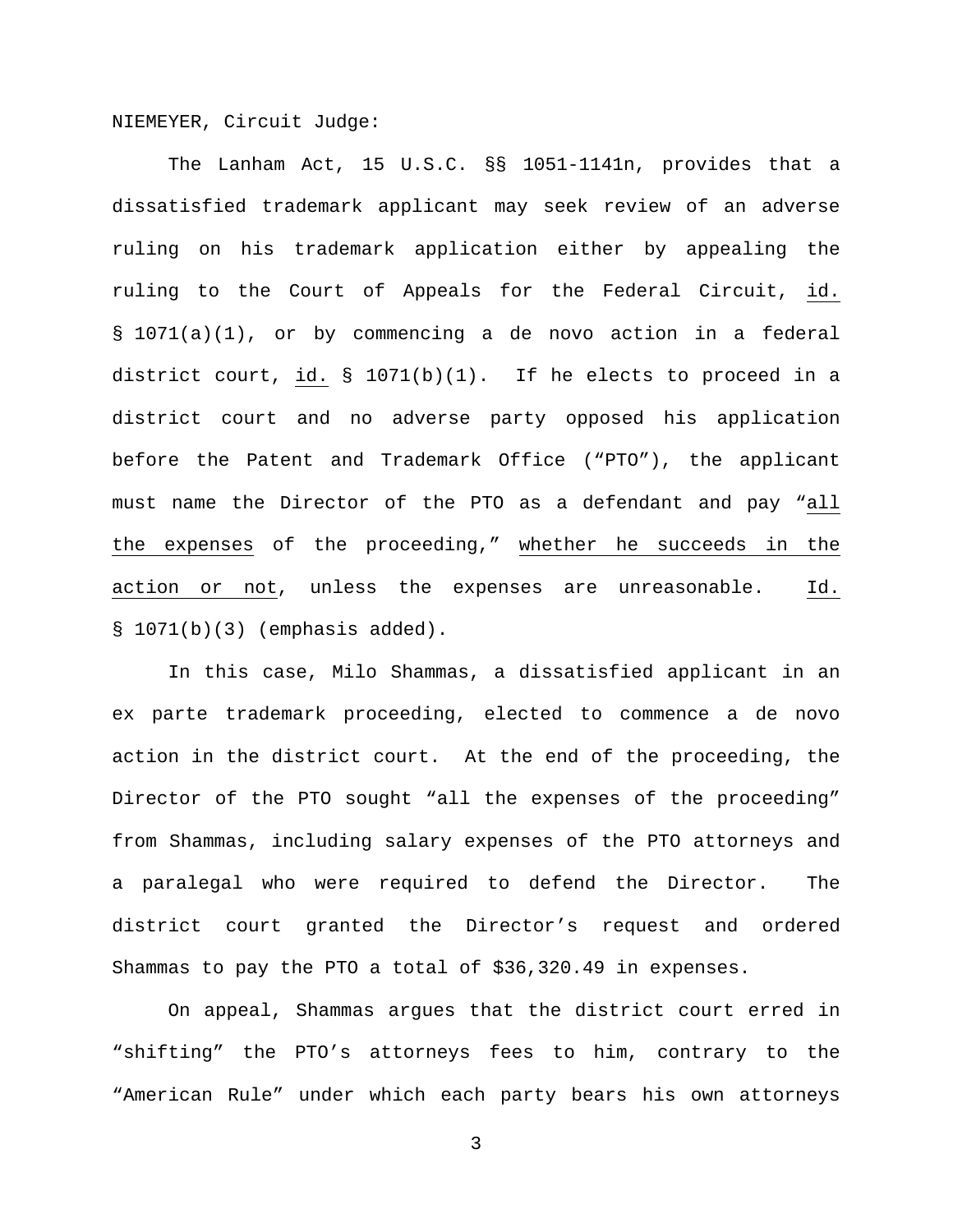fees, because the governing statute does not expressly provide for the shifting of attorneys fees.

We reject this argument and affirm, concluding that the imposition of all expenses on a plaintiff in an ex parte proceeding, regardless of whether he wins or loses, does not constitute fee-shifting that implicates the American Rule but rather an unconditional compensatory charge imposed on a dissatisfied applicant who elects to engage the PTO in a district court proceeding. And we conclude that this compensatory charge encompasses the PTO's salary expenses for the attorneys and paralegals who represent the Director.

I

In June 2009, Shammas filed a federal trademark application for the mark "PROBIOTIC" for use in connection with fertilizer products manufactured by his company, Dr. Earth, Inc. In an ex parte proceeding, a trademark examining attorney for the PTO denied Shammas' application on the ground that the term was generic and descriptive. The Trademark Trial and Appeal Board affirmed.

Rather than appeal the adverse ruling to the Federal Circuit, as allowed by 15 U.S.C.  $\S$  1071(a)(1), Shammas elected to commence this de novo civil action against the PTO in the district court, pursuant to  $\S$  1071(b)(1). The district court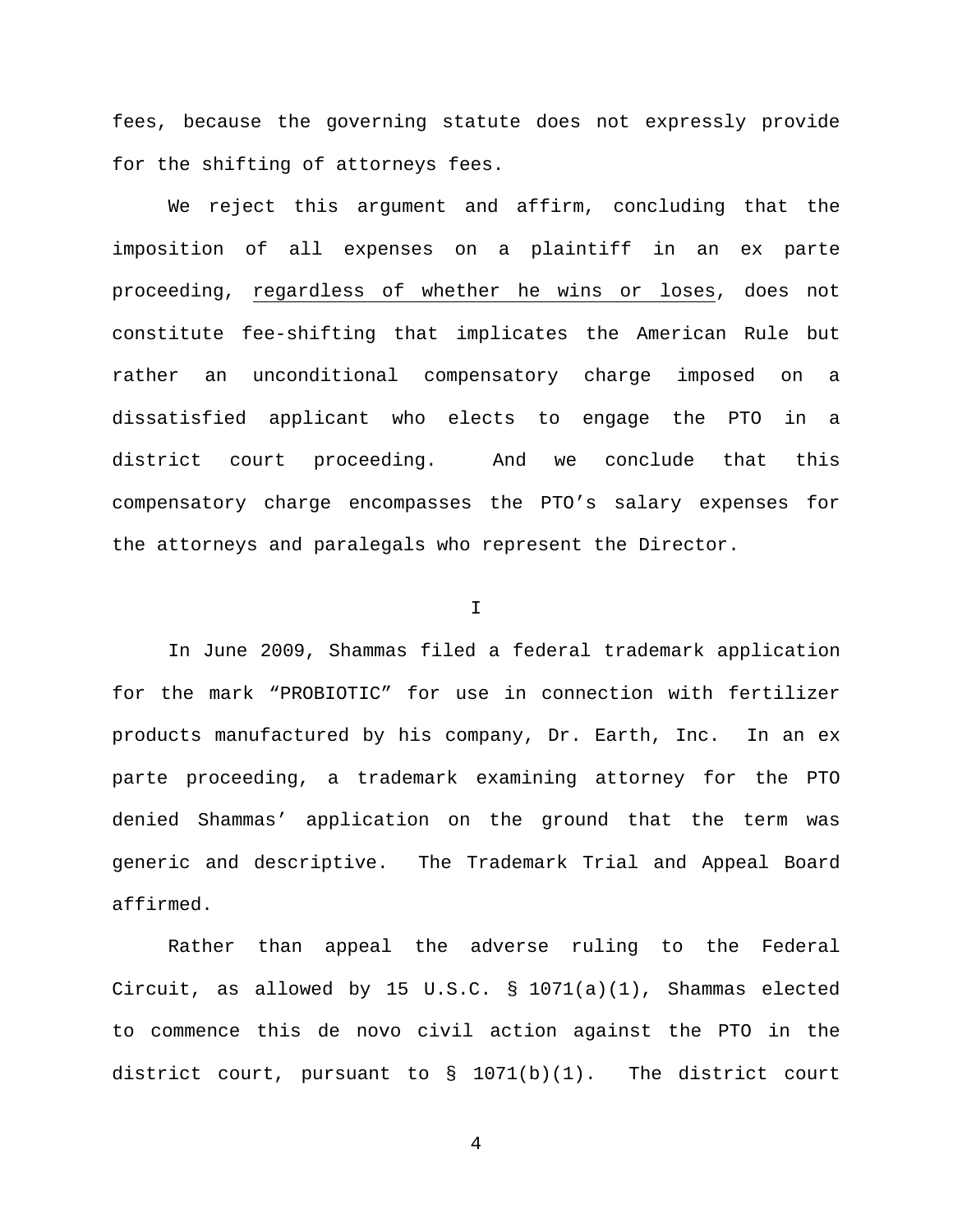granted the PTO's motion for summary judgment by order dated October 15, 2013, holding that Shammas had failed to cast doubt on the finding that "PROBIOTIC" was a generic term.

At the conclusion of the proceeding, the PTO filed a motion, pursuant to § 1071(b)(3), for reimbursement of \$36,320.49 in expenses that it had incurred in the proceeding, including the prorated salaries of two attorneys, in the amount of \$32,836.27, and one paralegal, in the amount of \$3,090.32. The PTO calculated these sums by dividing the employees' annual salaries by 2,000 hours and multiplying the results by the number of hours expended by the employees in defending the action, a total of 518 hours in this case. The PTO also claimed \$393.90 for photocopying expenses.

Shammas opposed the motion, arguing that the PTO was in essence seeking attorneys fees and that § 1071(b)(3) did not, in authorizing the recovery of all expenses of the proceeding, explicitly provide for the shifting of attorneys fees as, he argued, would be required to overcome the American Rule.

Following a hearing, the district court granted the PTO's motion in its entirety. It reasoned:

[T]he plain meaning of the term "expenses," by itself, would clearly seem to include attorney's fees. But if any doubt remains about that inclusion, it is removed by Congress's addition of the word "all" to clarify the breadth of the term "expenses." When the word "expenses" is prefaced with the word "all," it is pellucidly clear Congress intended that the plaintiff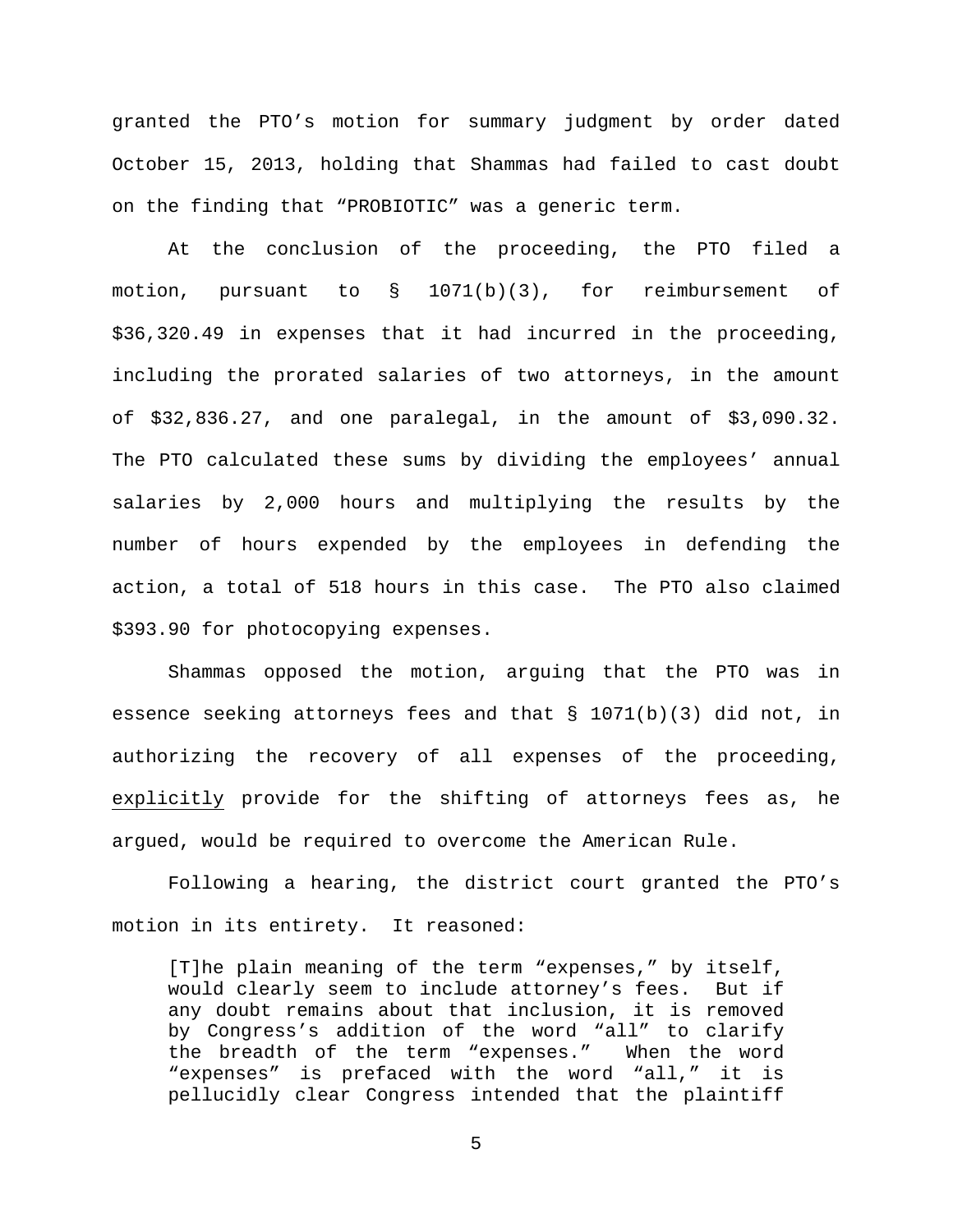in such an action pay for all the resources expended by the PTO during the litigation, including attorney's fees.

Shammas v. Focarino, 990 F. Supp. 2d 587, 591-92 (E.D. Va. 2014).

From the district court's order, dated January 3, 2014, Shammas filed this appeal, challenging the district court's authority to award attorneys fees and paralegals fees under  $$1071(b)(3).$ 

## II

Section 1071(b)(3) provides in relevant part, "In any case where there is no adverse party,  $\ldots$  all the expenses of the proceeding shall be paid by the party bringing the case, whether the final decision is in favor of such party or not."

While Shammas acknowledges that "expenses" is a sufficiently broad term that, "in ordinary parlance," includes attorneys fees, he argues that in the context of the American Rule -- i.e., that "the prevailing party may not recover attorneys' fees as costs or otherwise," Alyeska Pipeline Serv. Co. v. Wilderness Soc'y, 421 U.S. 240, 245 (1975) -- the statute is not sufficiently clear to reverse the presumption created by that Rule. He argues that "a district court may not read a federal statute to authorize attorney-fee-shifting unless the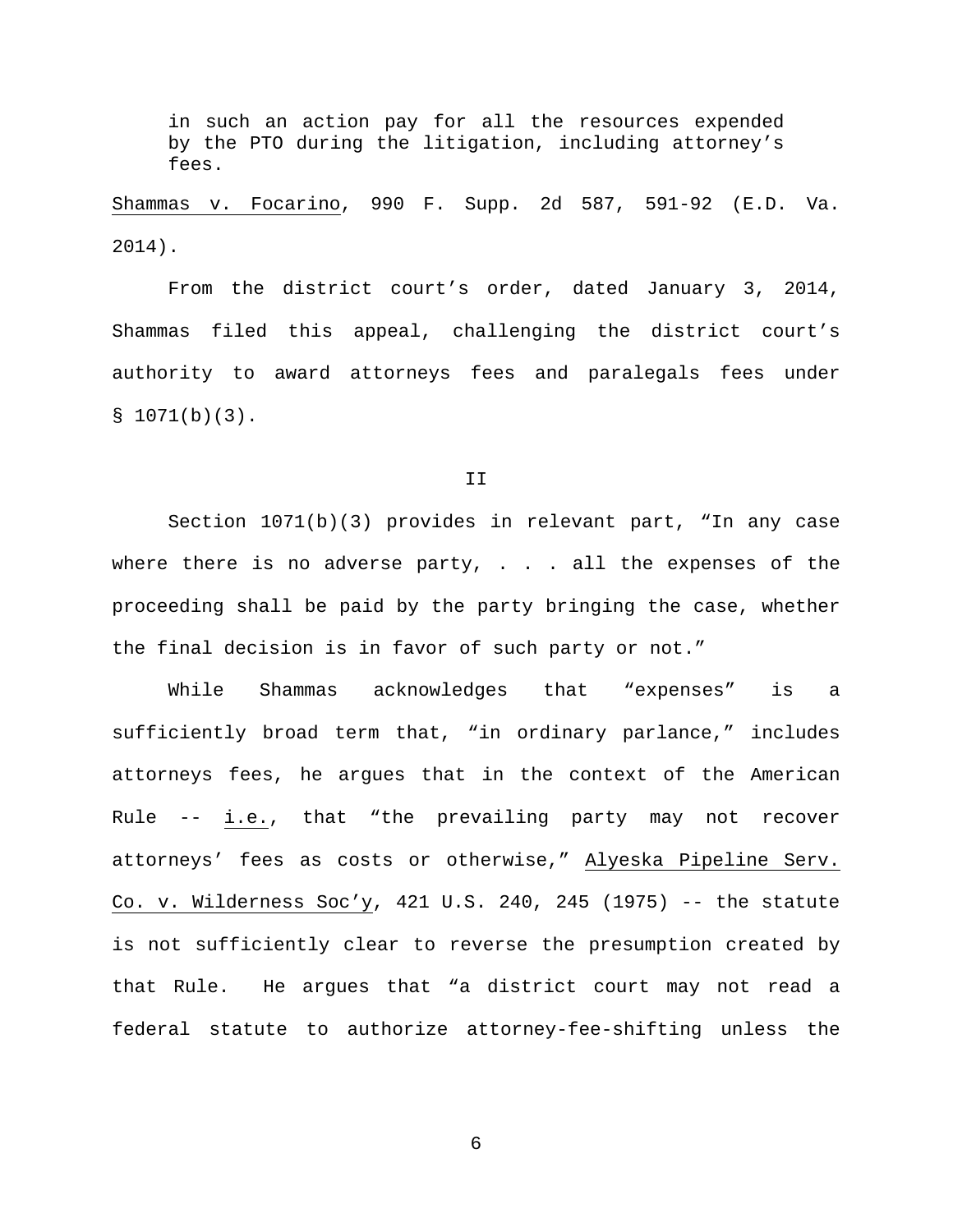statute makes Congress's intention clear by expressly referring to attorney's fees." (Emphasis added).

We agree with Shammas that, in ordinary parlance, "expenses" is sufficiently broad to include attorneys fees and paralegals fees. See American Heritage Dictionary 624 (5th ed. 2011) (defining expense as "[s]omething spent to attain a goal or accomplish a purpose," such as "an expense of time and energy on [a] project"); Black's Law Dictionary 698 (10th ed. 2014) (defining expense as "[a]n expenditure of money, time, labor, or resources to accomplish a result"); accord U.S. ex rel. Smith v. Gilbert Realty Co., 34 F. Supp. 2d 527, 529-30 (E.D. Mich. 1998) (noting that "a legal fee would certainly seem to be" an "expense[] which a person incurs in bringing an action" under the plain meaning of that phrase). Moreover, in this statute, Congress modified the term "expenses" with the term "all," clearly indicating that the common meaning of the term "expenses" should not be limited. And even though the PTO's attorneys in this case were salaried, we conclude that the PTO nonetheless incurred expenses when its attorneys were required to defend the Director in the district court proceedings, because their engagement diverted the PTO's resources from other endeavors. See Wisconsin v. Hotline Indus., Inc., 236 F.3d 363, 365 (7th Cir. 2000) ("[S]alaried government lawyers . . . do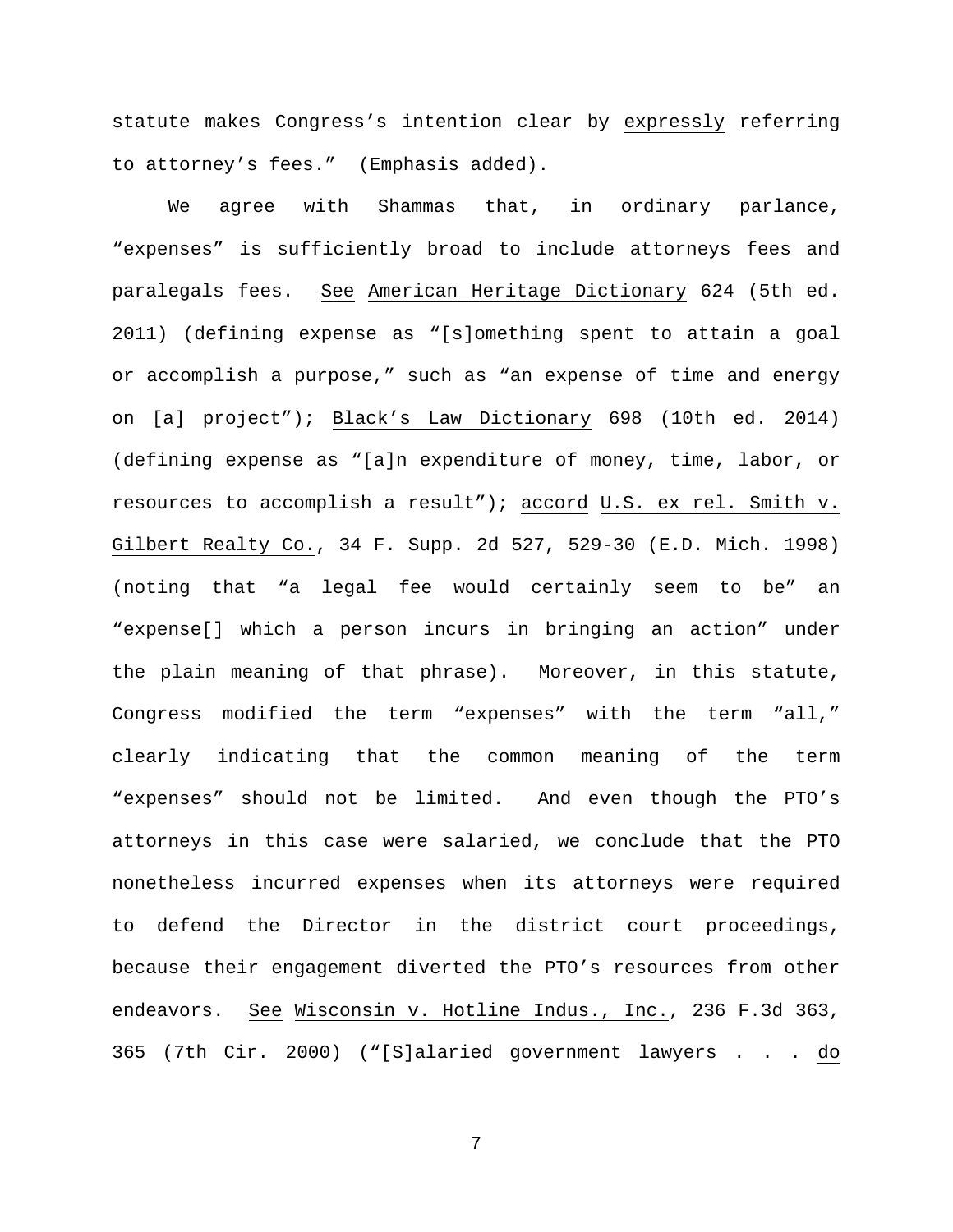incur expenses if the time and resources they devote to one case are not available for other work" (emphasis added)).

Shammas' argument in this case depends on the assumption that if  $\S$  1071(b)(3) were to be construed to include attorneys fees, it would constitute a fee-shifting statute that would need to refer explicitly to attorneys fees in order to overcome the presumption of the American Rule. This assumption, however, is misplaced under the circumstances of this case.

To be sure, where the American Rule applies, Congress may displace it only by expressing its intent to do so "clearly and directly." In re Crescent City Estates, 588 F.3d 822, 855 (4th Cir. 2009). But the American Rule provides only that "the prevailing party may not recover attorneys' fees" from the losing party. Alyeska Pipeline, 421 U.S. at 245 (emphasis added); see also, e.g., Buckhannon Bd. & Care Home, Inc. v. W. Va. Dep't of Health & Human Res., 532 U.S. 598, 602 (2001) ("[T]he prevailing party is not entitled to collect [attorneys fees] from the loser"); E. Associated Coal Corp. v. Fed. Mine Safety & Health Review Comm'n, 813 F.2d 639, 643 (4th Cir. 1987) (similar). The requirement that Congress speak with heightened clarity to overcome the presumption of the American Rule thus applies only where the award of attorneys fees turns on whether a party seeking fees has prevailed to at least some degree. As the Supreme Court has explained,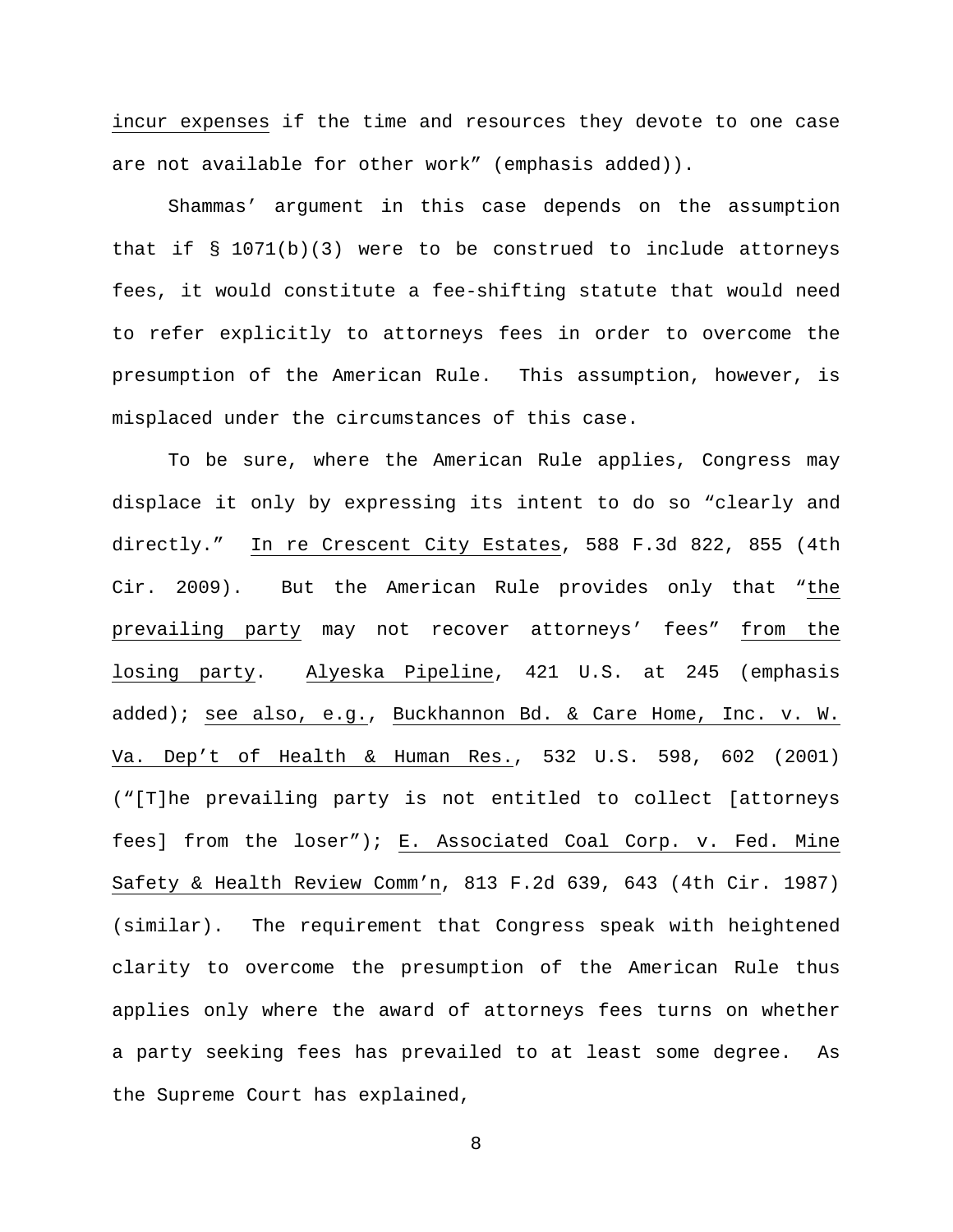[W]hen Congress has chosen to depart from the American Rule by statute, virtually every one of the more than<br>150 existing federal fee-shifting provisions fee-shifting predicates fee awards on some success by the claimant; while these statutes contain varying standards as to the precise degree of success necessary for an award of fees[,] . . . the consistent rule is that complete failure will not justify shifting fees . . . .

Ruckelshaus v. Sierra Club, 463 U.S. 680, 684 (1983) (emphasis added); see also W. Va. Highlands Conservancy, Inc. v. Norton, 343 F.3d 239, 244 (4th Cir. 2003) (requiring some degree of success, even though the statute authorized courts to award fees whenever they deemed it appropriate). Thus, a statute that mandates the payment of attorneys fees without regard to a party's success is not a fee-shifting statute that operates against the backdrop of the American Rule.

With that understanding of the American Rule, it becomes clear that  $\S$  1071(b)(3) is not a fee-shifting statute that purports to rebut the presumption of the Rule. Rather than imposing expenses based on whether the PTO prevails, § 1071(b)(3) imposes the expenses of the proceeding on the ex parte plaintiff, "whether the final decision is in favor of such party or not." (Emphasis added). Thus, even if Shammas had prevailed in the district court, he still would have had to pay all of the PTO's expenses. Because the PTO is entitled to recover its expenses even when it completely fails,  $\S$  1071(b)(3) need not be interpreted against the backdrop of the American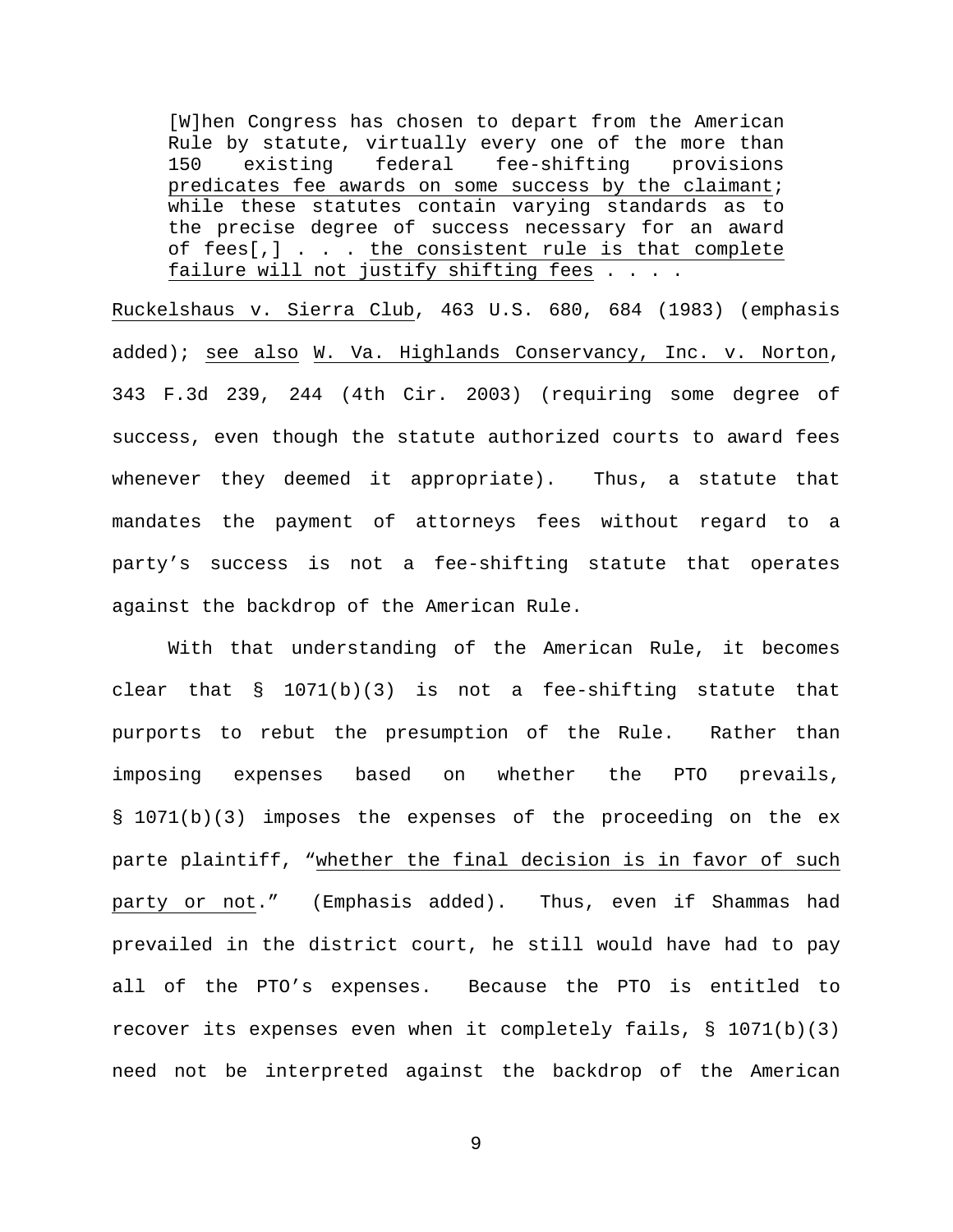Rule. Therefore, even assuming that a statute must explicitly provide for the shifting of attorneys fees to overcome the presumption of the American Rule, that requirement is not applicable here.

Since § 1071(b)(3) does not implicate the presumption of the American Rule, Shammas' argument that the term "expenses" must explicitly include attorneys fees fails, and we are therefore left with giving the phrase "all the expenses of the proceeding" its ordinary meaning without regard to the American Rule. Construing the plain language of  $\S$  1071(b)(3), we conclude that an ex parte litigant who elects to initiate a de novo proceeding in the district court must pay all reasonable expenses of the proceeding, including attorneys fees, whether he wins or loses.

As an alternative argument, Shammas contends that "expenses of the proceeding," taken in context, should "most naturally [be] read as synonymous with 'costs of the proceeding' -- that is, taxable costs" -- and that the term "taxable costs" is a legal term of art that does not include attorneys fees. He provides no explanation, however, for why we should replace the statutory words "all the expenses" with the words "taxable costs."

Moreover, we rejected this argument in the context of nearly identical statutory language requiring a dissatisfied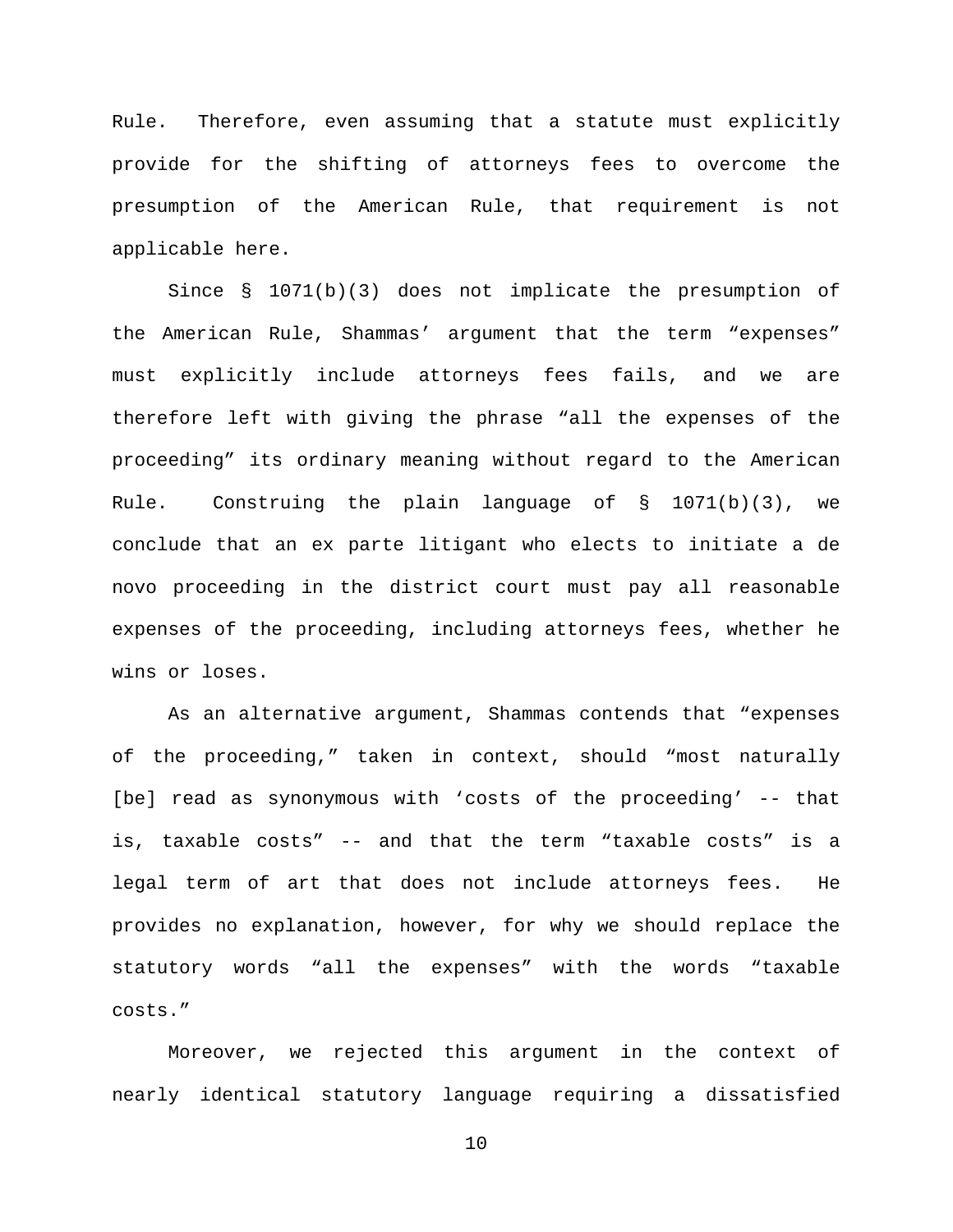patent applicant who opts to challenge the denial of his patent application in an ex parte proceeding in a district court to pay "all the expenses of the proceeding." See Robertson v. Cooper, 46 F.2d 766, 769 (4th Cir. 1931) (permitting recovery of a government attorney's expenses associated with attending a deposition). In Robertson, we reversed the district court's holding that "the word 'expenses' in the statute practically meant 'costs,'" concluding instead that "[t]he evident intention of Congress in the use of the word 'expenses' was to include more than that which is ordinarily included in the word 'costs.'" Id.; see also Taniguchi v. Kan Pac. Saipan, Ltd., 132 S. Ct. 1997, 2006 (2012) ("Taxable costs are limited to relatively minor, incidental expenses . . . . Taxable costs are a fraction of the nontaxable expenses borne by litigants for attorneys, experts, consultants, and investigators."); Arlington Cent. Sch. Dist. Bd. of Educ. v. Murphy, 548 U.S. 291, 297 (2006) ("The use of ['costs'], rather than a term such as 'expenses,' strongly suggests that [20 U.S.C.] § 1415(i)(3)(B) was not meant to be an open-ended provision that makes participating States liable for all expenses incurred").

Apart from the linguistic distinction between expenses and costs, the use of both terms in § 1071(b)(3) also suggests that they were not intended to be read synonymously. In the sentence immediately following the "all the expenses" language,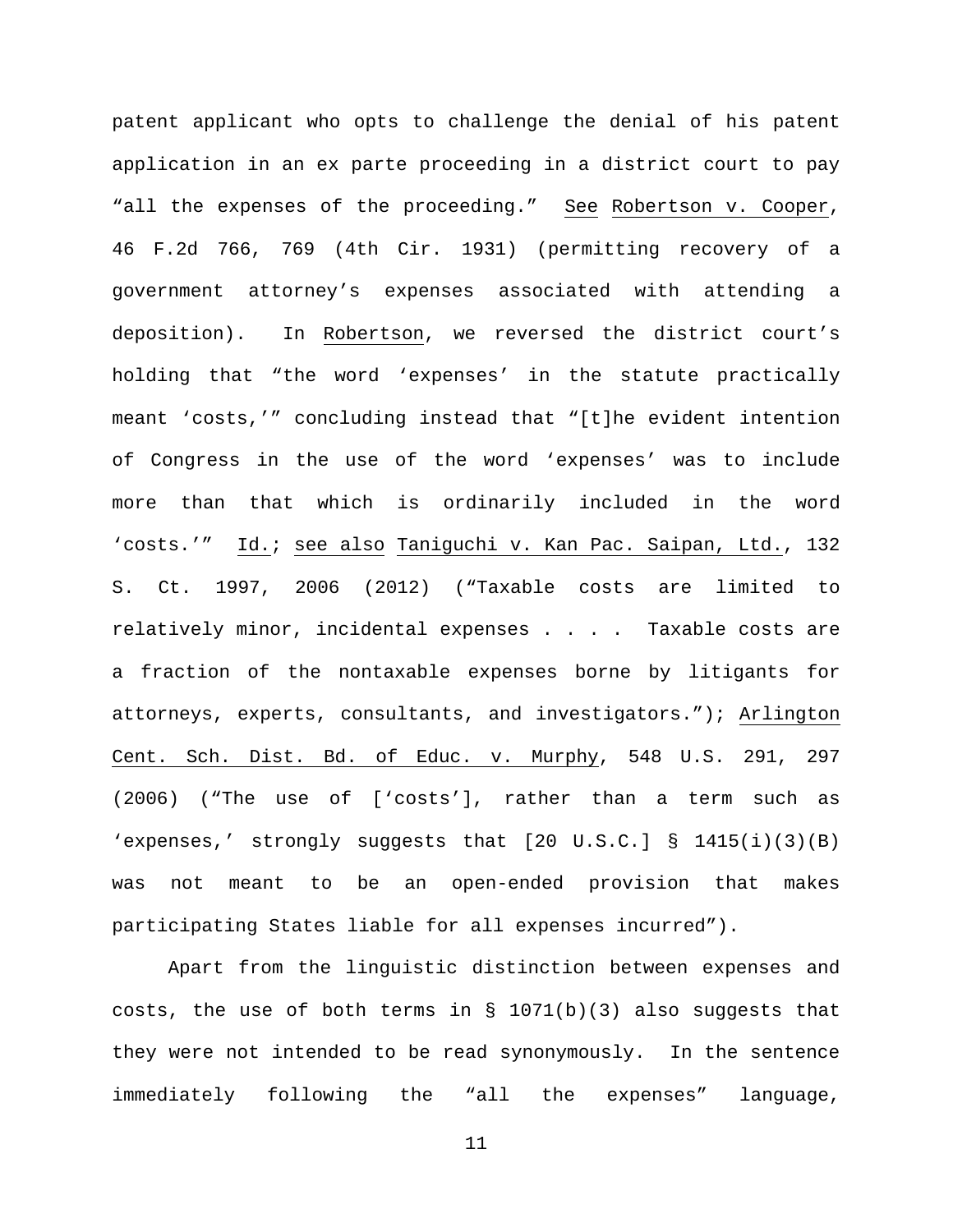§ 1071(b)(3) provides that the administrative record "shall be admitted on motion of any party, upon such terms and conditions as to costs, expenses, and the further cross-examination of the witnesses as the court imposes." (Emphasis added). In light of the "'cardinal principle of statutory construction' that 'a statute ought, upon the whole, to be so construed that . . . no clause, sentence, or word shall be superfluous,'" TRW Inc. v. Andrews, 534 U.S. 19, 31 (2001) (quoting Duncan v. Walker, 533 U.S. 167, 174 (2001)), and the "normal rule of statutory construction that identical words used in different parts of the same act are intended to have the same meaning," Sullivan v. Stroop, 496 U.S. 478, 484 (1990) (quoting Sorenson v. Sec'y of Treasury, 475 U.S. 851, 860 (1986)) (internal quotation marks omitted), we conclude that Congress did not intend for "expenses" to be interchangeable and coextensive with "costs."

# III

Our reading that § 1071(b)(3) imposes a unilateral, compensatory fee, including attorneys fees, on every ex parte applicant who elects to engage the resources of the PTO when pursuing a de novo action in the district court, whether the applicant wins or loses, is confirmed by the Lanham Act's structure and legislative history.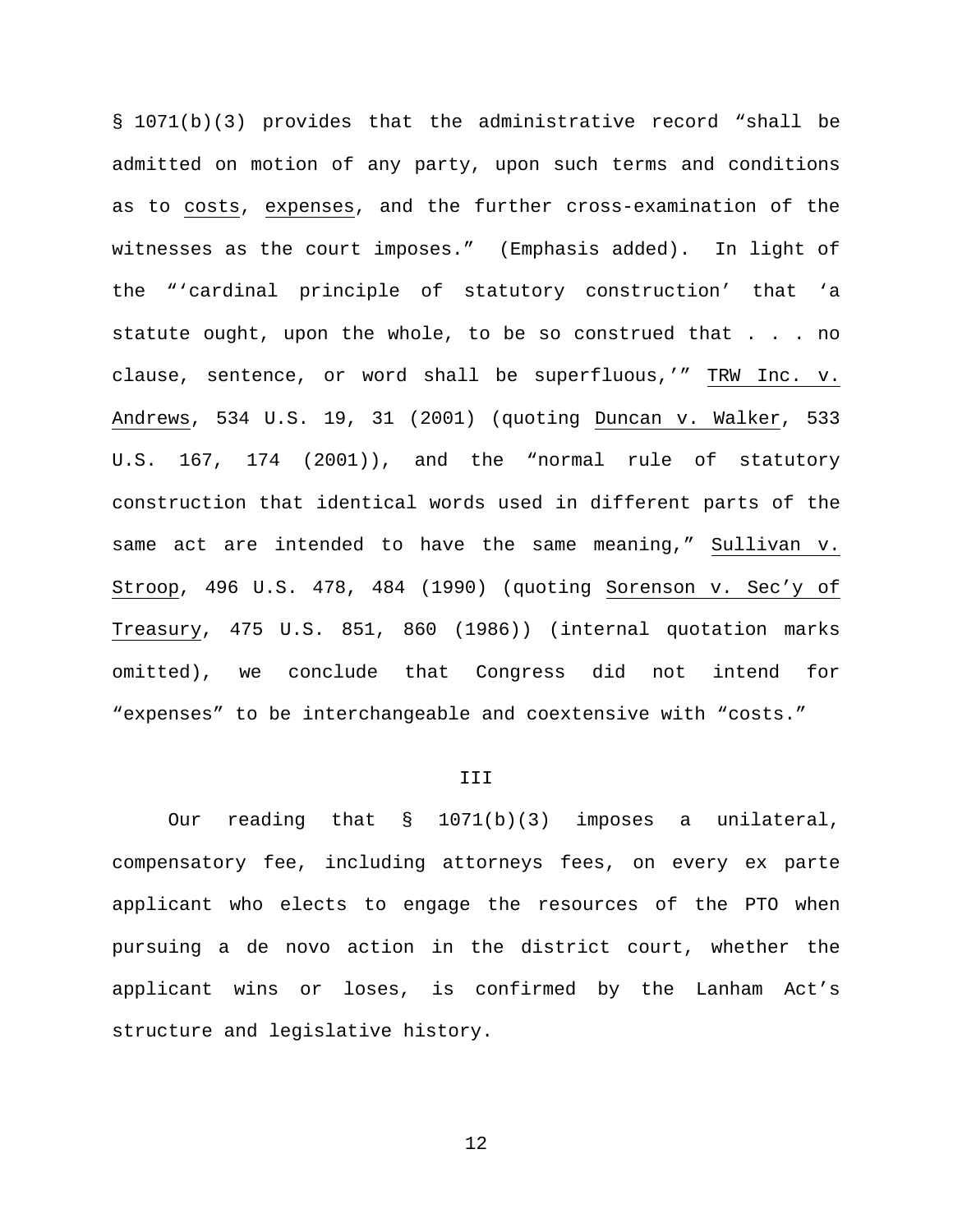Under the statutory scheme, a trademark applicant may appeal a trademark examiner's final decision denying registration of a mark to the Trademark Trial and Appeal Board. See 15 U.S.C. § 1070. Thereafter, a dissatisfied applicant is given two choices for proceeding further. He can appeal the decision directly to the Federal Circuit, pursuant to § 1071(a)(1), or he can commence a de novo civil action in a federal district court, pursuant to § 1071(b)(1). Should he choose the former, the appeal is taken "on the record" before the PTO, id. § 1071(a)(4), and the court will uphold the PTO's factual findings unless they are "unsupported by substantial evidence," see, e.g., Recot, Inc. v. Becton, 214 F.3d 1322, 1327 (Fed. Cir. 2000). Should he choose instead to commence an action in a district court, not only is the record of the PTO admissible into evidence on the motion of either party, but the parties may also conduct discovery and submit further testimony and other new evidence.  $\S$  1071(b)(3); Swatch AG v. Beehive Wholesale, LLC, 739 F.3d 150, 155 (4th Cir. 2014). The district court reviews all the evidence de novo and acts as the trier of fact. See Swatch, 739 F.3d at 155. Moreover, collateral issues, such as claims for infringement and unfair competition, may be presented and decided as authorized by the Federal Rules of Civil Procedure. Id.

A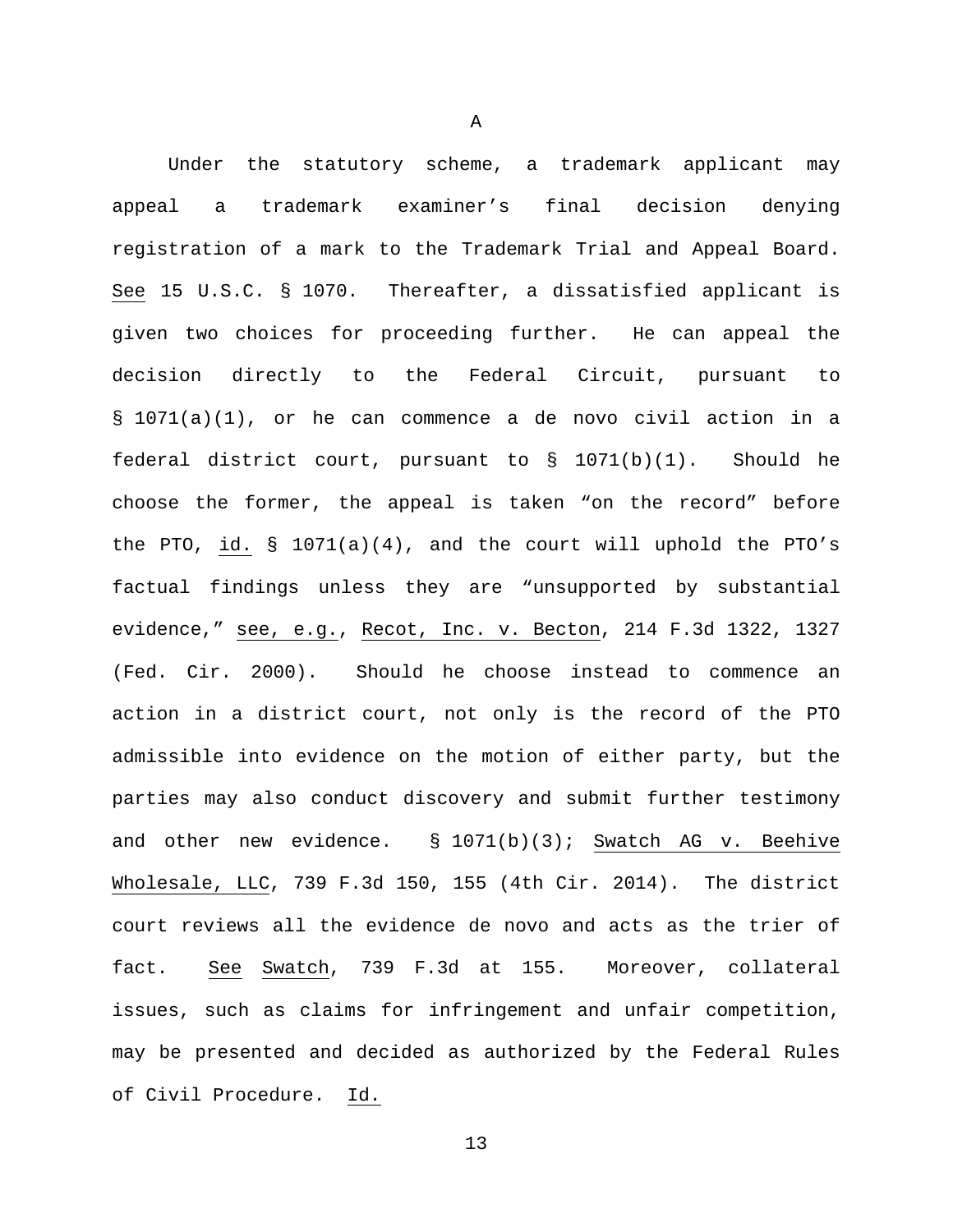De novo civil actions under  $\S$  1071(b)(1) thus contemplate a more fulsome and expensive procedure. Since the statute requires an ex parte applicant to name the PTO as a party defendant to such a proceeding, the PTO is required to expend substantially greater time and effort and incur substantially greater expense than it would otherwise in an appeal to the Federal Circuit. By requiring the dissatisfied applicant to pay "all the expenses of the proceeding," whether the applicant wins or loses, Congress obviously intended to reduce the financial burden on the PTO in defending such a proceeding. In light of this purpose, it makes good sense to construe "expenses" to include attorneys fees and paralegals fees because the time that PTO employees spend in defending the Director will constitute the majority of the PTO's expenses in such a proceeding -- in this case, over 98% of its expenses. Of course, if the dissatisfied applicant does not wish to pay the expenses of a de novo civil action, he may appeal the adverse decision of the PTO to the Federal Circuit.

Shammas argues that because defending decisions in federal court "is part of the ordinary duty of any administrative agency," awarding personnel expenses to the PTO would "impose a burden unlike anything else in the law." But this argument fails to recognize that agencies tasked with defending their actions in federal court are ordinarily able to limit the record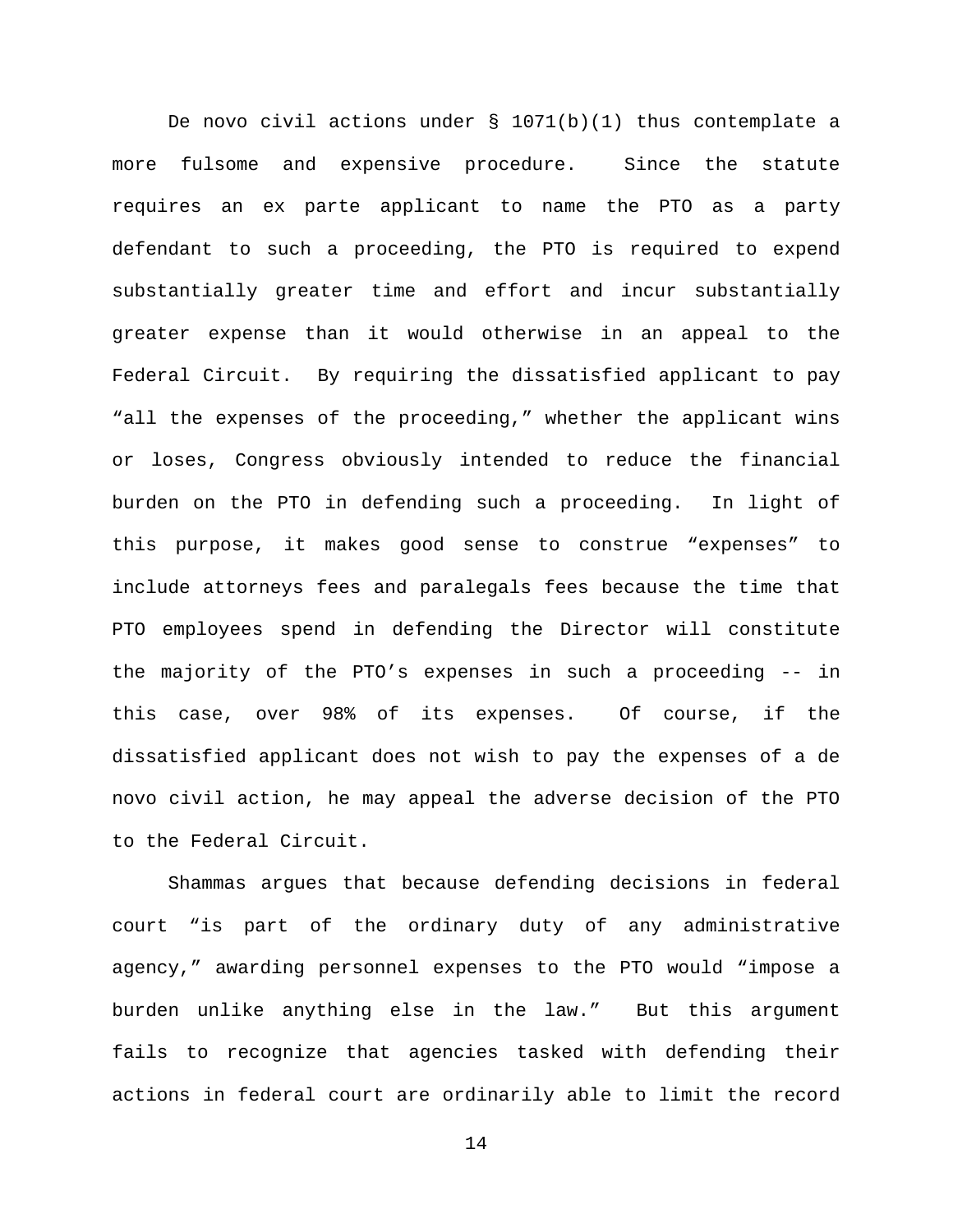in court to the agency record and to have their factfinding reviewed deferentially. See, e.g., Corey v. Sec'y, U.S. Dep't of Housing & Urban Dev. ex rel. Walter, 719 F.3d 322, 325 (4th Cir. 2013) ("Pursuant to the Administrative Procedures Act, 'federal courts can overturn an administrative agency's decision . . . if it is arbitrary, capricious, an abuse of discretion, . . . otherwise not in accordance with the law, or unsupported by substantial evidence'" (omissions in original) (quoting Knox v. U.S. Dep't of Labor, 434 F.3d 721, 723 (4th Cir. 2006))); Trinity Am. Corp. v. U.S. Envtl. Prot. Agency, 150 F.3d 389, 401 n.4 (4th Cir. 1998) ("Review of agency action is limited to the administrative record before the agency when it makes its decision"). To be sure, it is relatively rare for statutes to allow aggrieved persons to choose between parallel proceedings to challenge agency action. But see 26 U.S.C. §§ 6213-6214, 7422 (granting aggrieved taxpayers a similar choice of forum). But regardless of its obscurity, § 1071(b)(3) plainly incentivizes trademark applicants to appeal routine trademark denials to the Federal Circuit. Cf. Hyatt v. Kappos, 625 F.3d 1320, 1337 (Fed. Cir. 2010) (en banc) (noting that "Congress imposed on the applicant the heavy economic burden of paying '[a]ll the expenses of the proceedings' regardless of the outcome" under the parallel patent provision in order to deter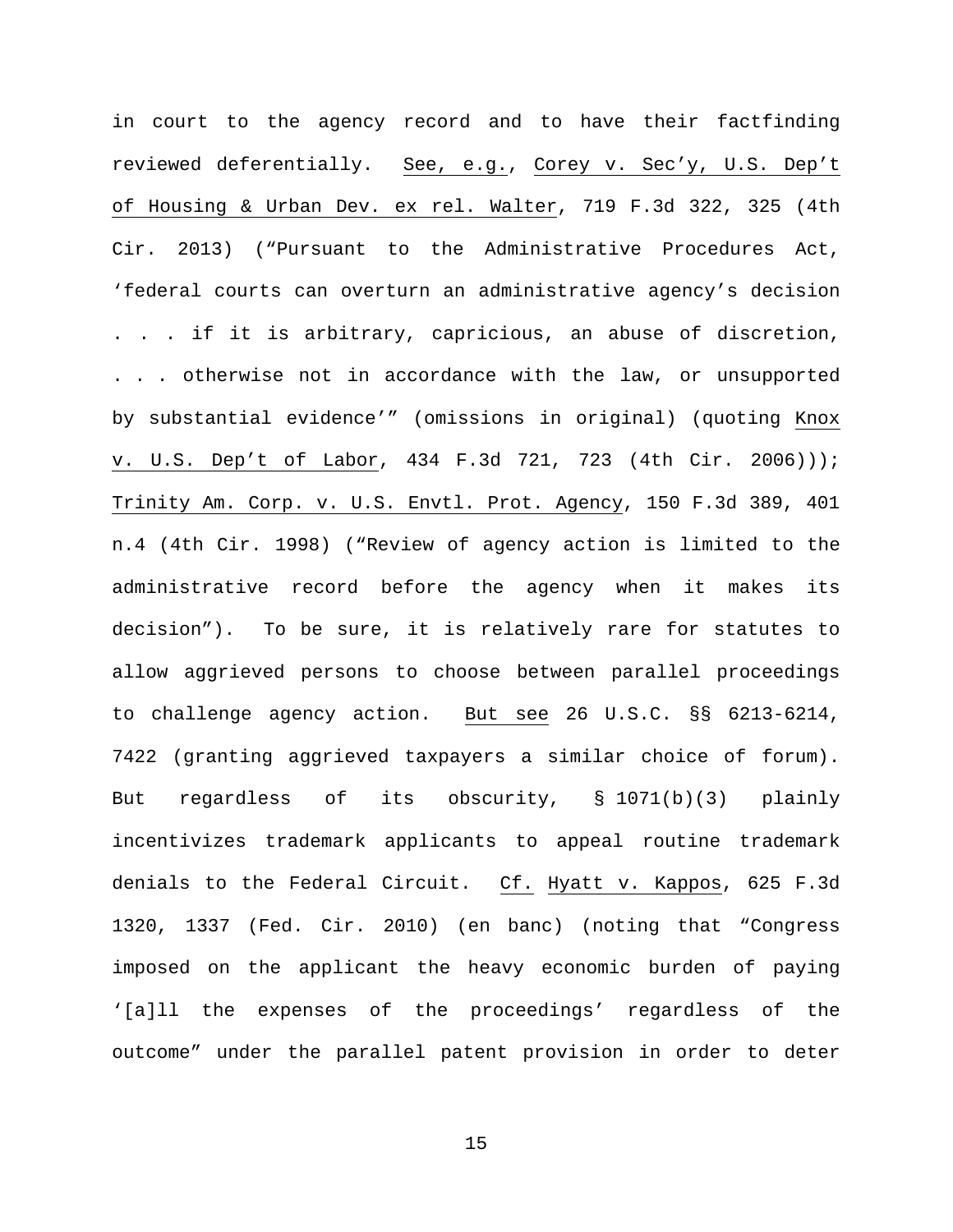applicants from "procedural gaming" (alteration in original)), aff'd and remanded, 132 S. Ct. 1690 (2012).

B

Our reading of § 1071(b)(3) is further supported by the statute's legislative history, which indicates that  $\S$  1071(b)(3) was intended as a straightforward funding provision, designed to relieve the PTO of the financial burden that results from an applicant's election to pursue the more expensive district court litigation. The "all the expenses" provision for trademark cases was adopted from a parallel provision in Title 35 (addressing patents), which in turn is rooted in an 1839 amendment to the Patent Act of 1836 (the "1836 Act"). The 1836 Act established "a fund for the payment of the salaries of the officers and clerks herein provided for, and all other expenses of the Patent Office." Act of July 4, 1836, ch. 357, § 9, 5 Stat. 117, 121 (emphasis added). Thus, in funding the Patent Office in 1836, Congress understood the term "expenses" to include the salaries of the Office's employees. In addition, the 1836 Act distinguished "expenses" from "costs," a term that the Act used in a manner consistent with the traditional understanding of court costs, as indicated by a provision that permitted courts in patent infringement actions "to adjudge and award as to costs as may appear to be just and equitable." Id. § 15, 5 Stat. at 123 (emphasis added). With these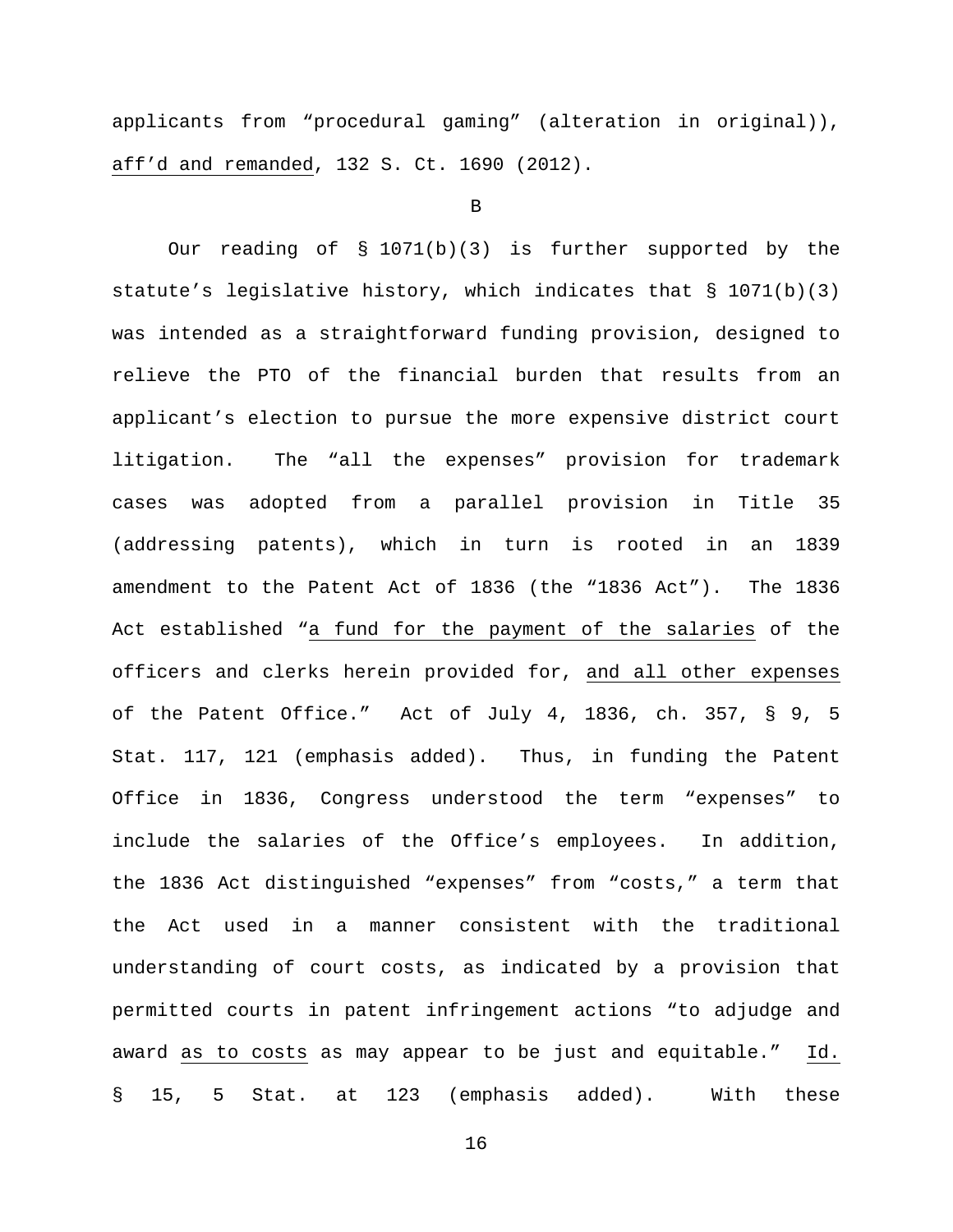understandings of the relevant terms, Congress amended the 1836 Act in 1839 to provide that "in all cases where there is no opposing party, a copy of the bill shall be served upon the Commissioner of Patents, when the whole of the expenses of the proceeding shall be paid by the applicant, whether the final decision shall be in his favor or otherwise." Act of March 3, 1839, ch. 88, § 10, 5 Stat. 353, 354 (emphasis added). It is therefore reasonable to conclude that "the whole of the expenses of the proceeding" included the Patent Office's salaries and did not refer only to court costs.

With the passage of the Lanham Act in 1946, Congress "incorporate[d] by reference" the procedures for appellate review of patent application denials in trademark proceedings. S. Rep. No. 87-2107, at 7 (1962), reprinted in 1962 U.S.C.C.A.N. 2844, 2850; see also Lanham Act, ch. 540, § 21, 60 Stat. 427, 435 (1946) (codified as amended at 15 U.S.C. § 1071(b)(3)) ("Any applicant for registration of a mark . . . who is dissatisfied with the decision of the Commissioner may appeal to the United States Court of Customs and Patent Appeals or may proceed under section 4915, Revised Statutes, as in the case of applicants for patents, under the same conditions, rules, and procedure[s] as are prescribed in the case of patent appeals or proceedings so far as they are applicable . . ."). In 1962, Congress eliminated the cross-reference to Title 35 and, in its place,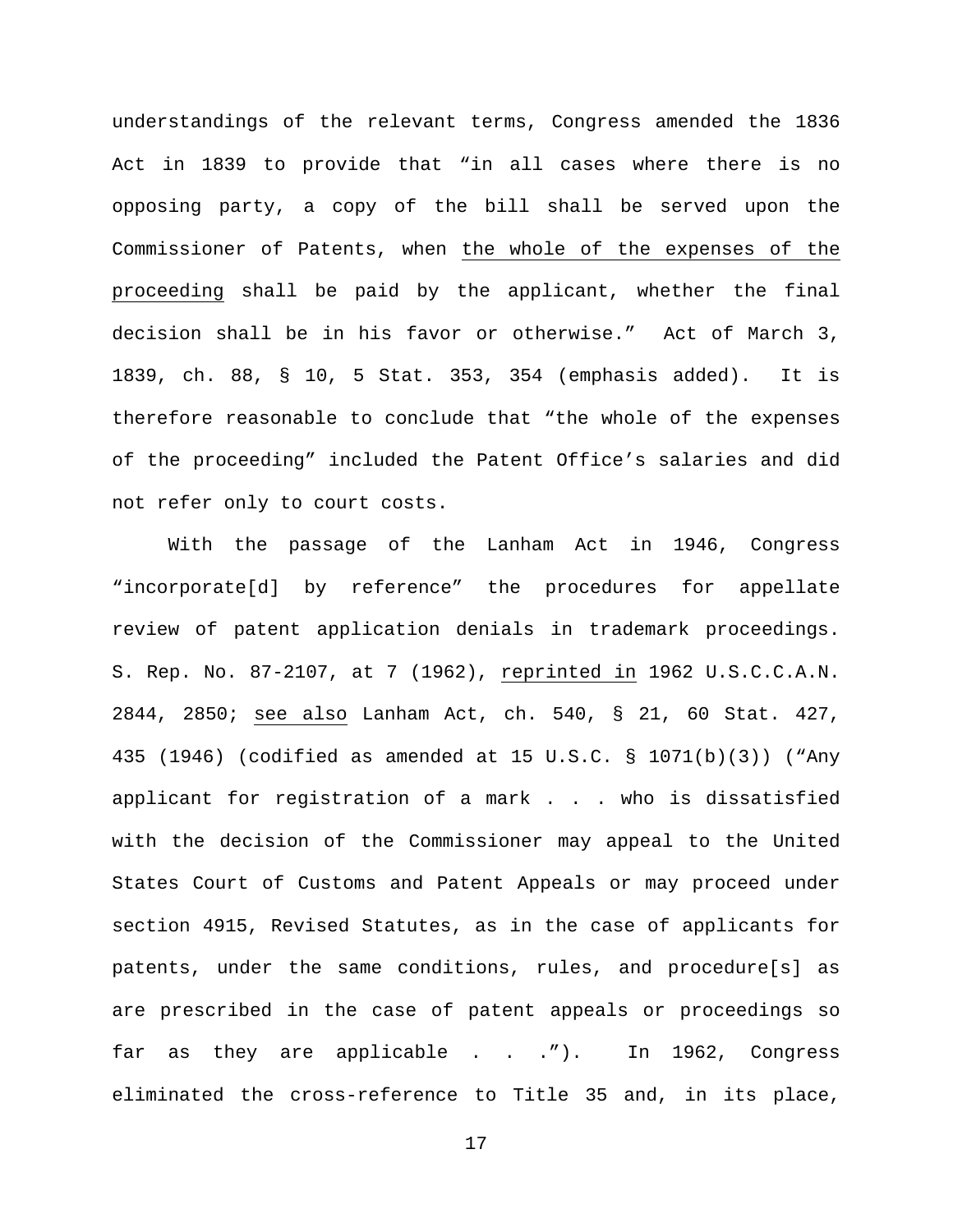added to the Lanham Act language substantially similar to the language pertaining to the procedures for review of patent denials and to the payment of the PTO's associated expenses. See S. Rep. No. 87-2107, at 7 (explaining that the amendment "incorporate[d], with necessary changes in language, the various provisions of title 35 relating to such appeals and review"). Subsequent changes to § 1071(b)(3) have been mainly cosmetic and have not altered Congress' continued intent as to the payment of "all the expenses."

Thus, Congress' original understanding of "expenses" with respect to the 1836 Patent Act and the 1839 amendments provides substantial support for our interpretation of "expenses" as used in § 1071(b)(3).

## IV

At bottom, we conclude that  $\S$  1071(b)(3) requires a dissatisfied ex parte trademark applicant who chooses to file an action in a district court challenging the final decision of the PTO, to pay, as "all the expenses of the proceeding," the salaries of the PTO's attorneys and paralegals attributed to the defense of the action. Accordingly, we affirm the judgment of the district court.

#### AFFIRMED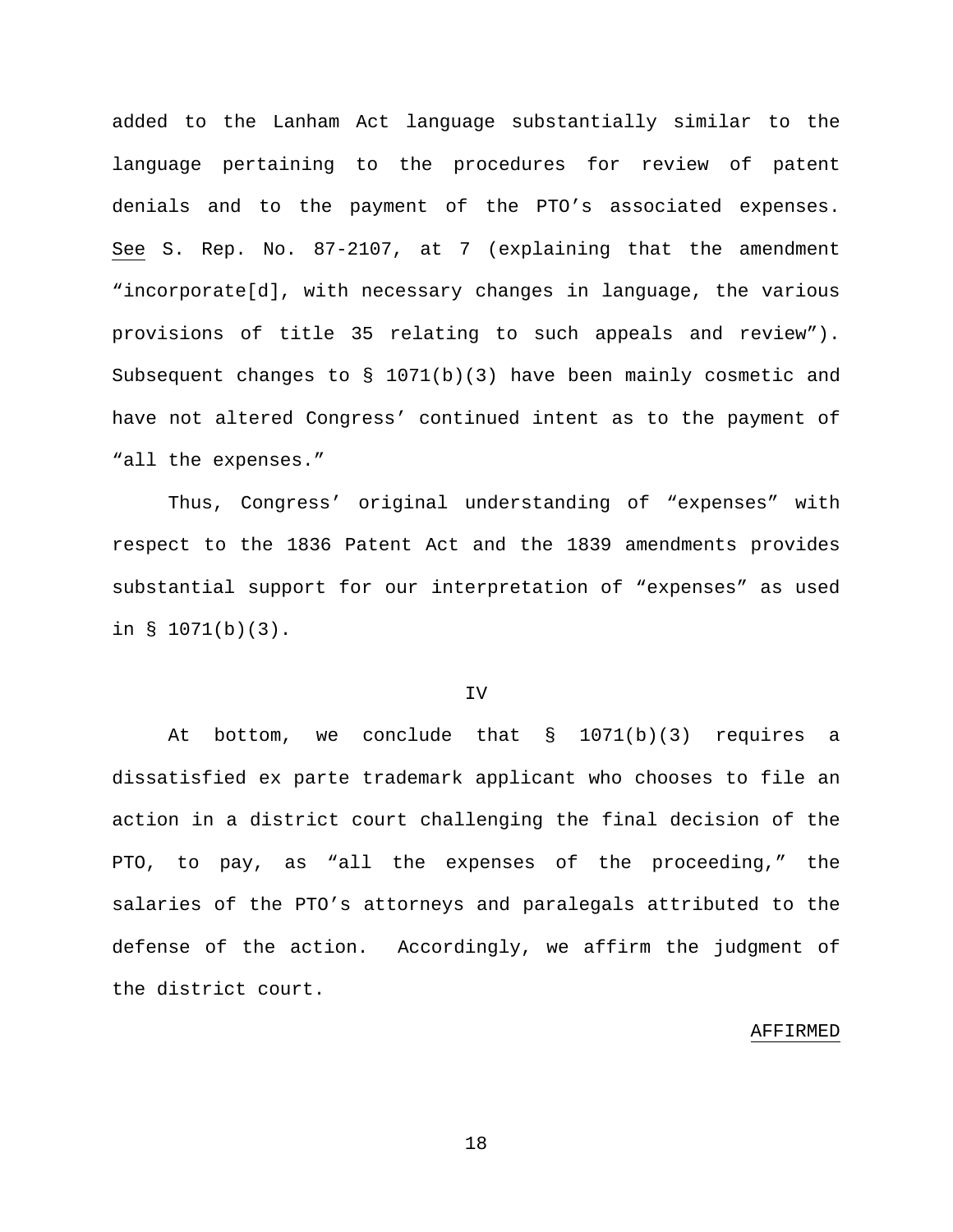KING, Circuit Judge, dissenting:

The Lanham Act provision at issue here, 15 U.S.C. § 1071(b)(3), makes no reference to attorney's fees awards and does not reflect a Congressional intention to authorize such awards. Nevertheless, the panel majority affirms the district court's attorney's fees award to the PTO under § 1071(b)(3), in contravention of the American Rule. As Justice White explained for the Supreme Court in 1975, the American Rule "is deeply rooted in our history and in congressional policy; and it is not for us to invade the legislature's province by redistributing litigation costs." See Alyeska Pipeline Serv. Co. v. Wilderness Soc'y, 421 U.S. 240, 271 (1975). Because the American Rule applies and the PTO should bear its own attorney's fees, I respectfully dissent.

### A.

Our judiciary strongly disfavors awards of attorney's fees that are authorized solely by the courts — a well-settled tradition dating almost to our Nation's founding. See Arcambel v. Wiseman, 3 U.S. (3 Dall.) 306, 306 (1796) ("The general practice of the United States [courts] is in opposition to [attorney's fees awards]; and even if that practice were not strictly correct in principle, it is entitled to the respect of the court."). In recognition of the "power and judgment" of Congress, the federal courts defer to the legislative branch to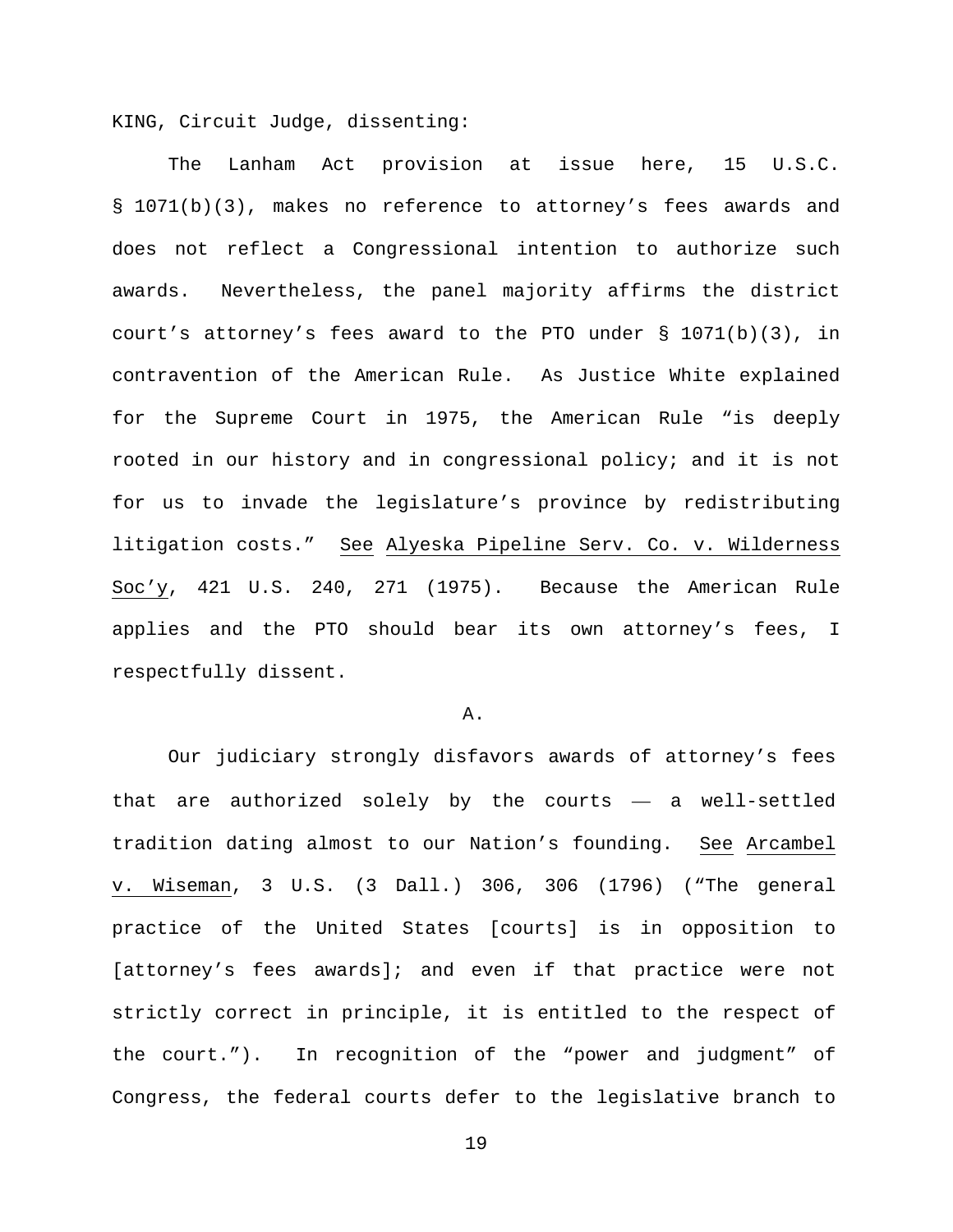determine if a "statutory policy [authorizing such awards] is deemed so important that its enforcement must be encouraged." See Alyeska, 421 U.S. at 263-64. Thus, as we recently emphasized, absent "explicit statutory authority," the courts presume that the litigants will "bear their own legal costs, win or lose." See In re Crescent City Estates, LLC v. Draper, 588 F.3d 822, 825 (4th Cir. 2009). That principle — commonly known as the American Rule  $-$  should be recognized and applied here.<sup>[1](#page-19-0)</sup>

The only issue we must resolve today is whether 15 U.S.C. § 1071(b)(3) "clearly and directly" provides for attorney's fees awards. See Crescent City, 588 F.3d at 825. For at least three compelling reasons, the statute fails to authorize such awards. First, the words "attorney's fees" are not found in § 1071(b)(3). Second, the statute otherwise provides no "clear support" for awards of such fees. See Unbelievable, Inc. v. N.L.R.B., 118 F.3d 795, 801 (D.C. Cir. 1997) (explaining that a court may not "infer a congressional intent to override the presumption that the American Rule erects against the award of attorney's fees without 'clear support' either on the face or in the legislative history of the statute"). Third, the background and history of § 1071(b)(3) fail to show that Congress intended

<span id="page-19-0"></span> $1$  The American Rule is the antithesis of the rule utilized in England, whereby successful litigants are entitled to recover their attorney's fees from the losing parties. See Ruckelshaus v. Sierra Club, 463 U.S. 680, 684 (1983).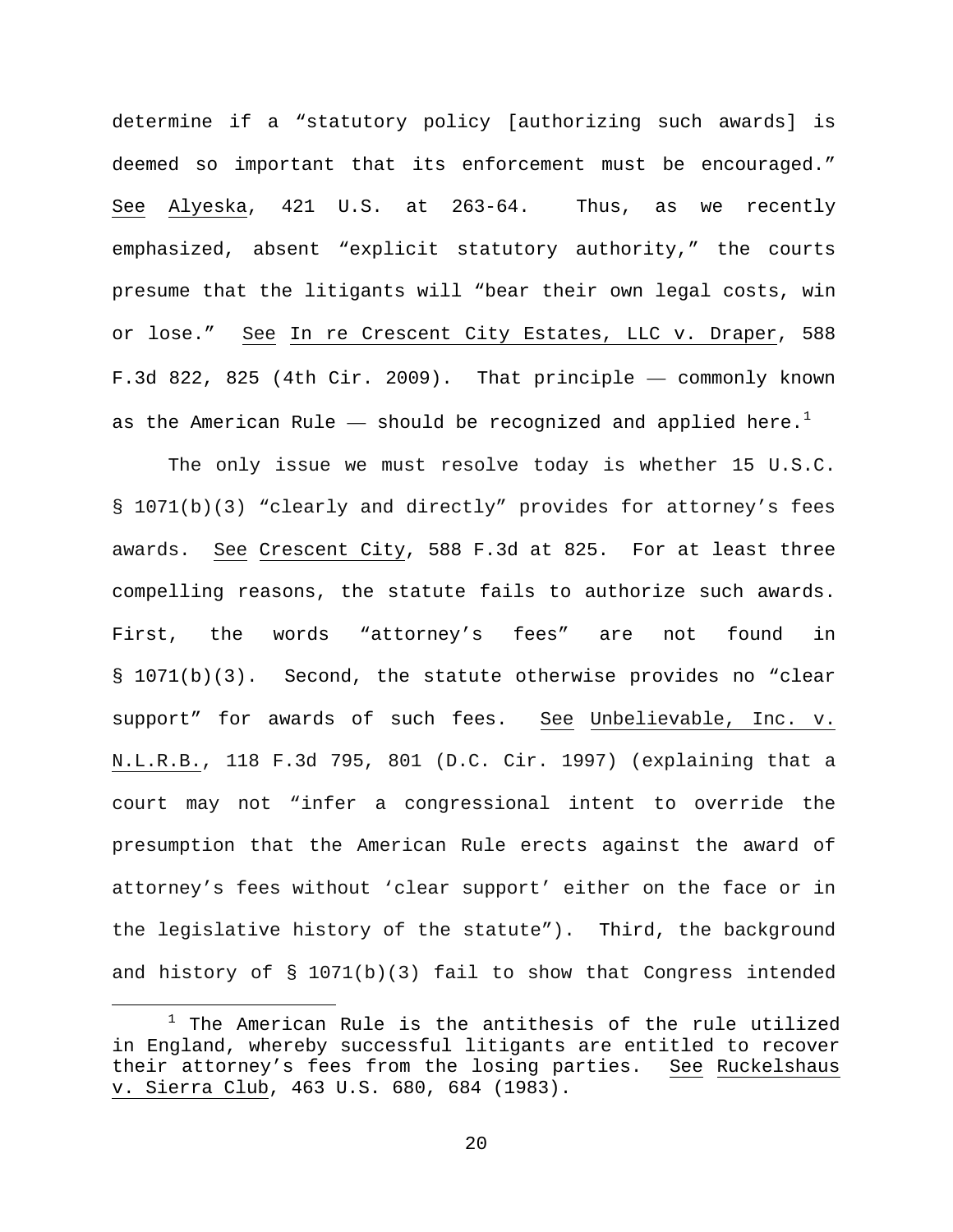to authorize such fee awards. See id. Accordingly, § 1071(b)(3) cannot overcome the presumption against fee awards embodied in the American Rule, and the district court's award of attorney's fees should be vacated.

1.

As an initial matter, Congress failed to use any language in § 1071(b)(3) of Title 15 that authorizes attorney's fees awards. Indeed, the term "attorney's fees" is absent from § 1071(b)(3). Of great importance, however, Congress has exercised its "explicit statutory authority" to authorize attorney's fees awards in at least five other provisions of Chapter 22 (Trademarks) of Title 15:

- 15 U.S.C. § 1114(2)(D)(iv) (imposing liability on party making material misrepresentations "for any damages, including costs and attorney's fees");
- 15 U.S.C. § 1116(d)(11) (authorizing, in action for wrongful seizure of goods or marks, award of "reasonable attorney's fee");
- 15 U.S.C. § 1117(a) (authorizing, in "exceptional cases," awards of "reasonable attorney fees" to prevailing parties);
- 15 U.S.C. § 1117(b) (authorizing recovery of "reasonable attorney's fee" in counterfeit mark litigation); and
- 15 U.S.C. § 1122(c) (specifying remedies of prevailing party as including "actual damages, profits, costs and attorney's fees").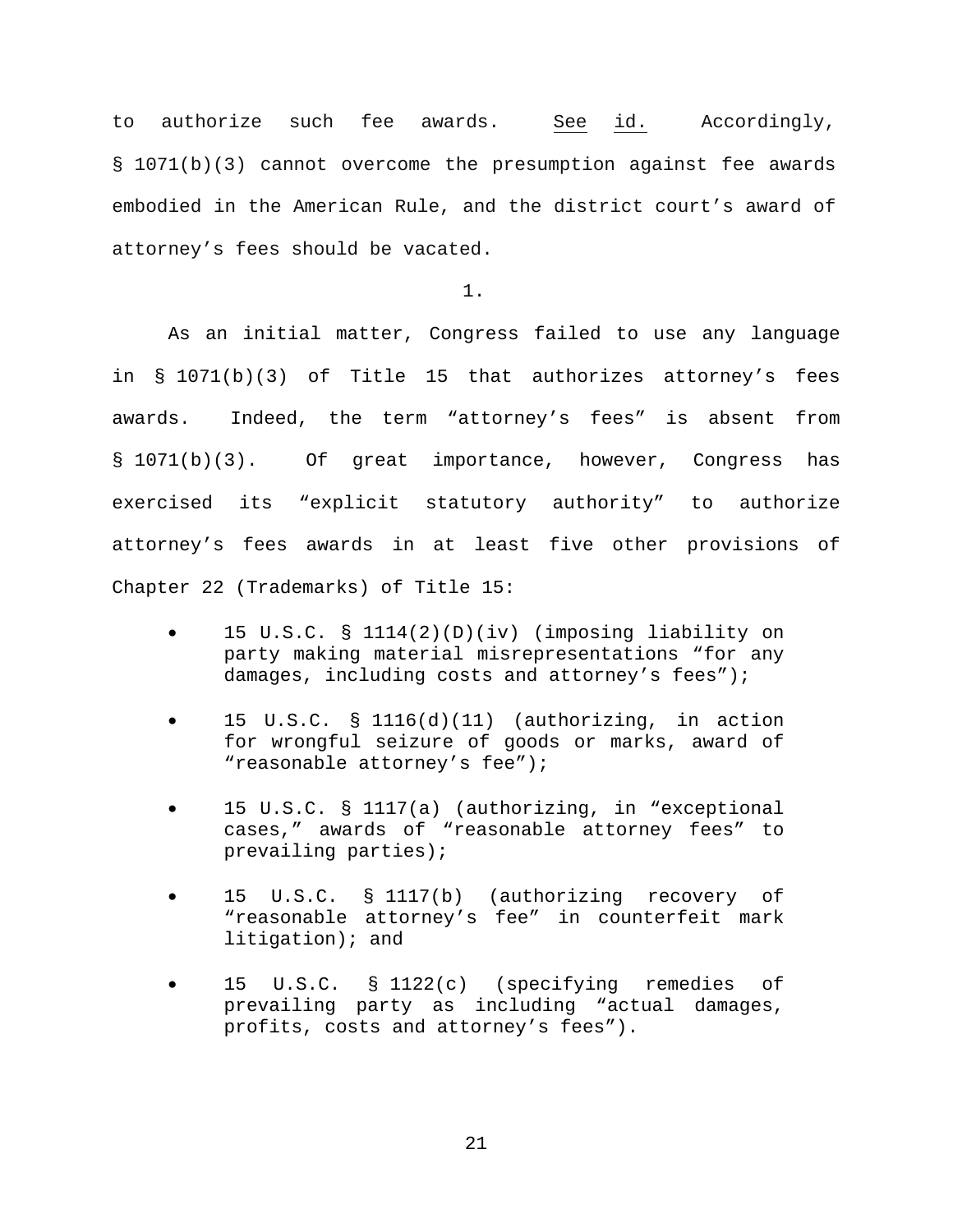Because Congress made multiple explicit authorizations of attorney's fees awards in Chapter 22 of Title 15 — but conspicuously omitted any such authorization from § 1071(b)(3)  $$ we must presume that it acted "intentionally and purposely in the disparate . . . exclusion." See Clay v. United States, 537 U.S. 522, 528 (2003) (internal quotation marks omitted).

Furthermore, Congress has consistently shown that it knows how to draft a statute that authorizes attorney's fees awards. See, e.g., Stephens ex rel. R.E. v. Astrue, 565 F.3d 131, 138 (4th Cir. 2009). For example, Congress has on multiple occasions authorized such fee awards, independently of expenses and costs:

- 11 U.S.C. § 363(n) (authorizing trustee to recover "any costs, attorneys' fees, or expenses incurred");
- 12 U.S.C. § 1464(d)(1)(B)(vii) (requiring federal savings associations to pay "reasonable expenses and attorneys' fees" in enforcement actions);
- 26 U.S.C. § 6673(a)(2)(A) (requiring lawyers who cause excessive costs to pay "excess costs, expenses, and attorneys' fees"); and
- 31 U.S.C. § 3730(d)(4) (authorizing "reasonable attorneys' fees and expenses" to prevailing defendant in false claims suit).

On occasion, Congress has explicitly authorized a party to recover attorney's fees as part of expenses. See 12 U.S.C. § 5009(a)(1)(B) (holding party at fault liable for "interest and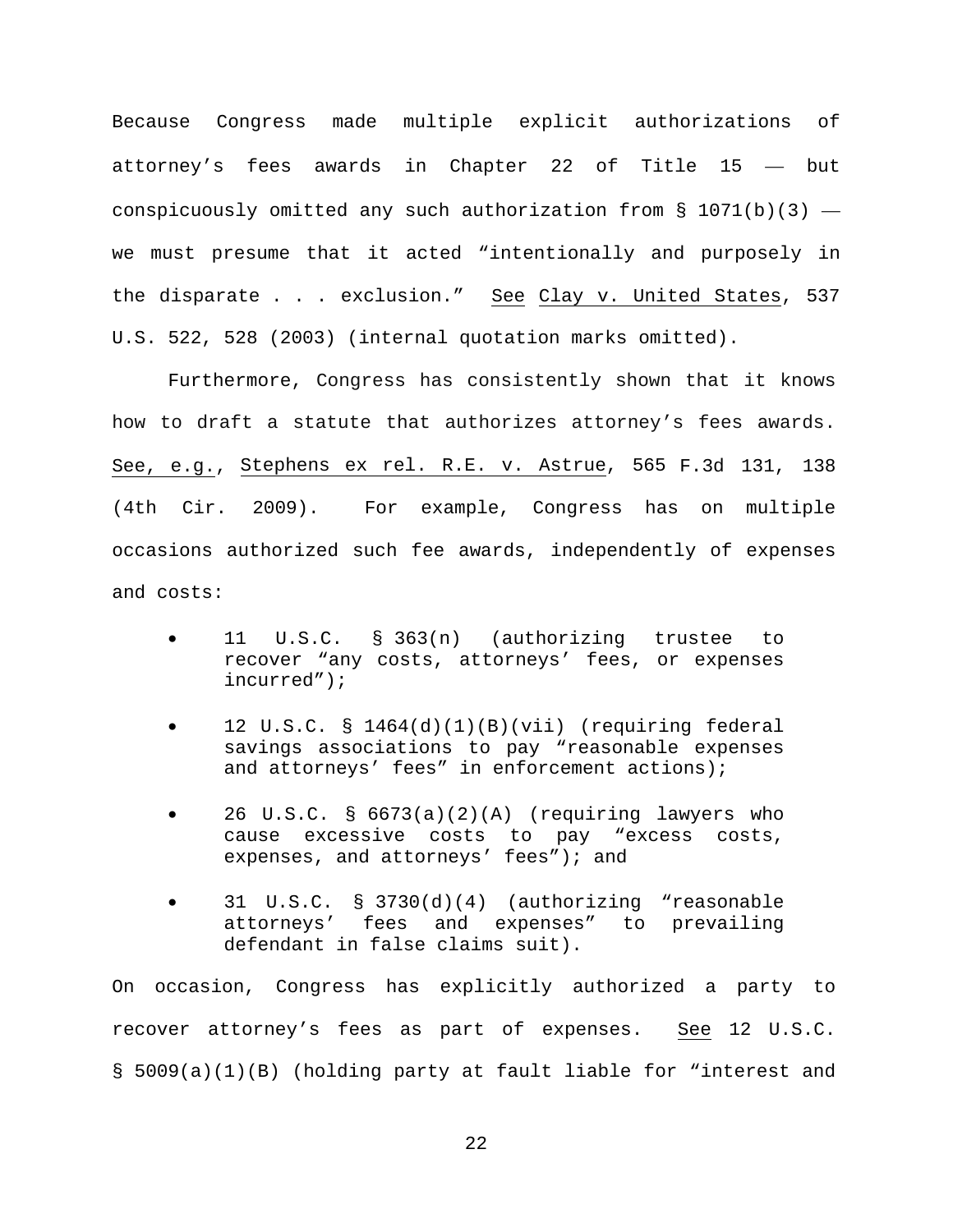expenses (including costs and reasonable attorney's fees and other expenses of representation)"); Fed. R. Civ. P.  $37(a)(5)(A)$ (requiring party at fault to pay "reasonable expenses . . . including attorney's fees"). And, consistent with the American Rule, Congress excluded attorney's fees from the costs that are generally recoverable by prevailing parties in federal civil proceedings. See Fed. R. Civ. P. 54(d)(1) ("[C]osts — other than attorney's fees — should be allowed to the prevailing party."). The clear message of the foregoing is simple: if Congress had intended to authorize attorney's fees awards to the PTO under § 1071(b)(3), it would have said so. Because subsection (b)(3) does not mention attorney's fees, we have no right to judicially conjure up such a provision.

# 2.

Next, the plain terms of § 1071(b)(3) fail to show that Congress desired to provide for attorney's fees awards. Although "expenses" under § 1071(b)(3) is not defined, in its dictionary form the term "expenses" is generally synonymous with the word "costs." See Black's Law Dictionary 345, 577 (6th ed. 1990) (equating "cost" to expense and "expense" to cost); Merriam Webster's Collegiate Dictionary 282, 440 (11th ed. 2004) (defining "costs" as "expenses incurred in litigation," and "expense" as "cost"); Oxford Dictionary of English 615 (3d ed. 2010) (defining "expense" as "the cost incurred in or required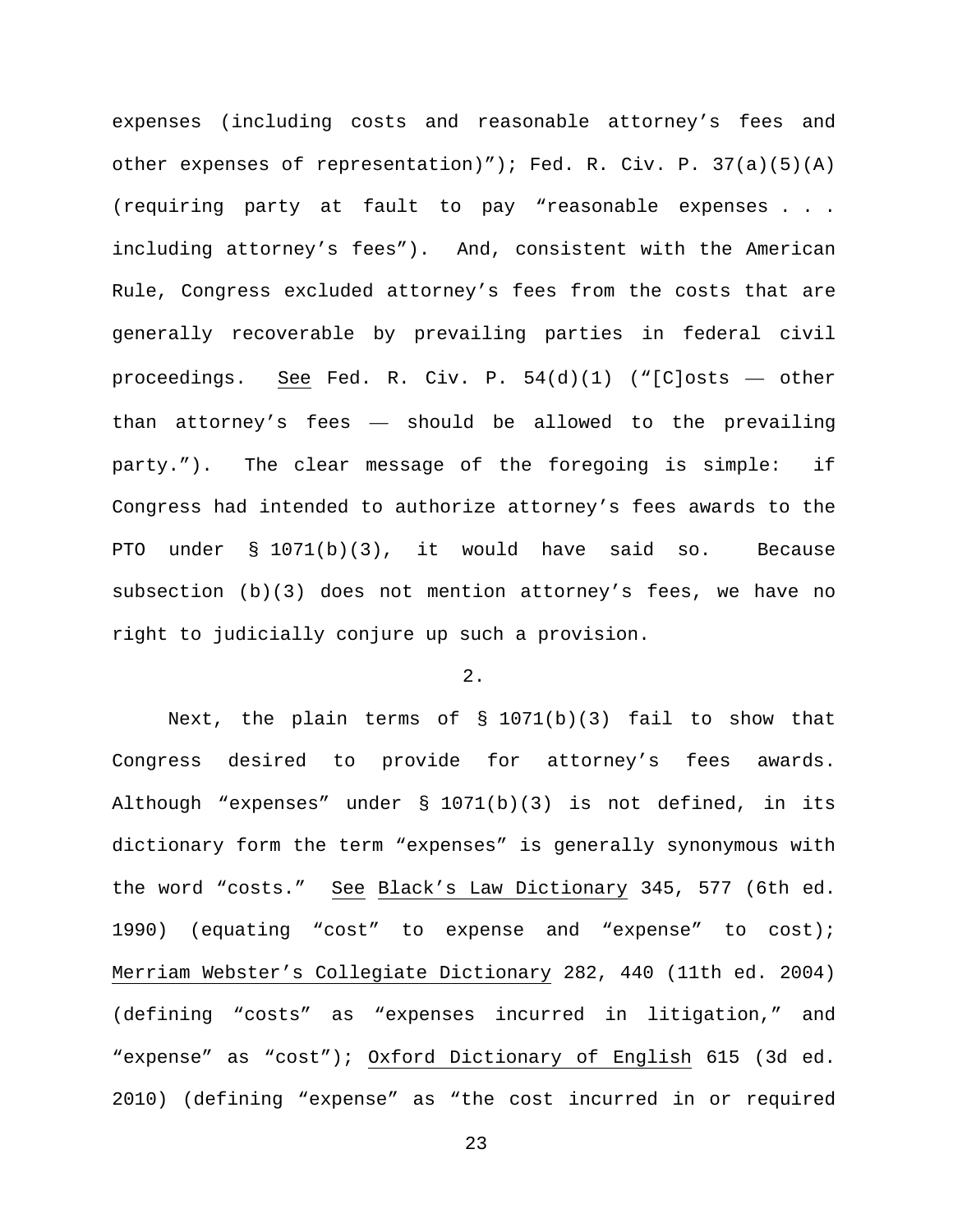for something").<sup>[2](#page-23-0)</sup> Because Congress declined to add any language to § 1071(b)(3) to define the term "expenses," its omission must be deemed intentional.

3.

In view of the foregoing principles, the PTO's claim that it is entitled to recover its attorney's fees can only succeed "if an examination of the relevant legislative history demonstrates that Congress intended to give a broader than normal scope" to the phrase "all the expenses of the proceeding," in § 1071(b)(3). See Summit Valley Indus. Inc. v. Local 112, 456 U.S. 717, 723 (1982). The statute's legislative history, however, fails to indicate that Congress intended to authorize attorney's fees awards. $^3$  $^3$  As heretofore explained  $-$ 

<span id="page-23-1"></span><sup>3</sup> In 1836, Congress established a new fund for the Patent Office — financed by the application fees of patent applicants — which it designated for the "salaries of the officers and clerks . . . and all other expenses" of the Office. See Patent<br>Act of 1836, ch. 357, § 9, 5 Stat. 117, 121. The majority Act of 1836, ch. 357, § 9, 5 Stat. 117, 121. suggests that, in the 1836 Act, "Congress understood the term (Continued)

<span id="page-23-0"></span> $2$  Our Court has agreed that Congress could intend the phrase "all the expenses of the proceeding" to mean "more than that which is ordinarily included in the word 'costs.'" Robertson v. Cooper, 46 F.2d 766, 769 (4th Cir. 1931). In the context of the trademark statutes, however, the term "expenses" does not include "attorney's fees," in that such fees are explicitly referenced when authorized. See 15 U.S.C. §§ 1114(2)(D)(iv), 1116(d)(11), 1117(a), 1117(b), and 1122(c); see also S. Rep. No. 93-1400, at 2 (1974), reprinted in 1974 U.S.C.C.A.N. 7132, 7133 (explaining, in support of amendment to Lanham Act, that "[e]xisting law since 1967 is that attorney fees are recoverable only in the presence of express statutory authority").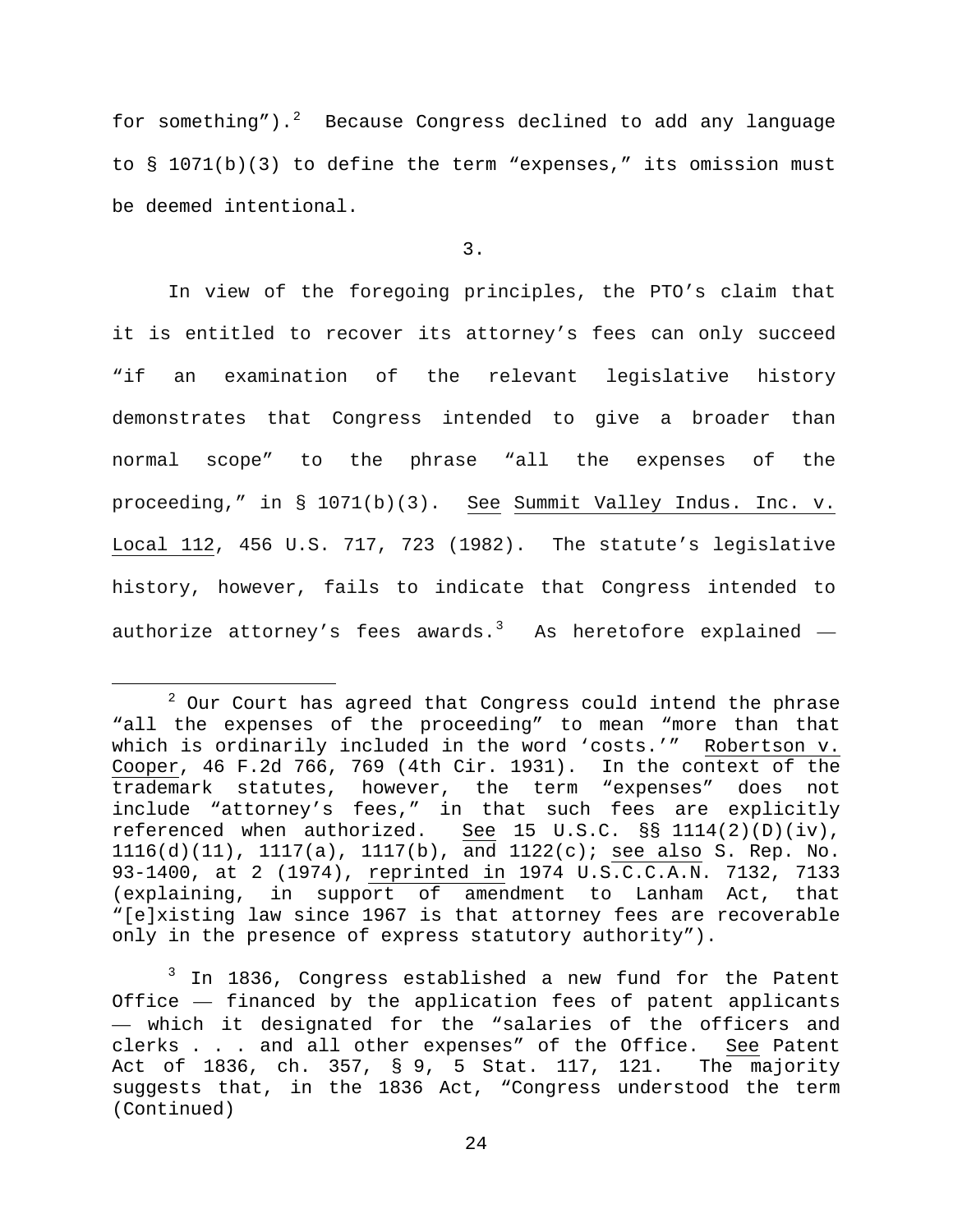and with repetition sometimes being healthy — Congress knows how to provide for awards of attorney's fees when it wants to do so.

The absence of supportive legislative history regarding the recovery of attorney's fees under § 1071(b)(3) is telling, particularly in light of the Supreme Court's 1975 decision in Alyeska. Congress responded to Alyeska, as the Court recognized in 1987, by "broadening the availability of attorney's fees in the federal courts." Crawford Fitting Co. v. J. T. Gibbons, Inc., 482 U.S. 437, 444 (1987) (emphasis added). In the wake of Alyeska, Congress could readily have amended § 1071(b)(3) to broaden or explain the phrase "all the expenses of the proceeding." The only substantive amendment made by Congress, however, actually narrowed the scope of subsection (b)(3). See Trademark Law Revision Act of 1988, Pub. L. No. 100-667, § 120, 102 Stat. 3935, 3942 (barring court from awarding "unreasonable" expenses).[4](#page-24-0) Accordingly, the legislative history of

Ĩ.

<sup>&#</sup>x27;expenses' to include the salaries of the Office's employees," including the salaries of its attorneys. See Ante at 16. The 1836 enactment shows, however, that when Congress intended to authorize attorney's fees as a subset of "all . . . expenses," it so provided.

<span id="page-24-0"></span> $4$  Shammas contends here  $-$  and the PTO does not dispute  $$ that, prior to 2013, the PTO had never sought an attorney's fee award under the patent and trademark laws. If such awards had (Continued)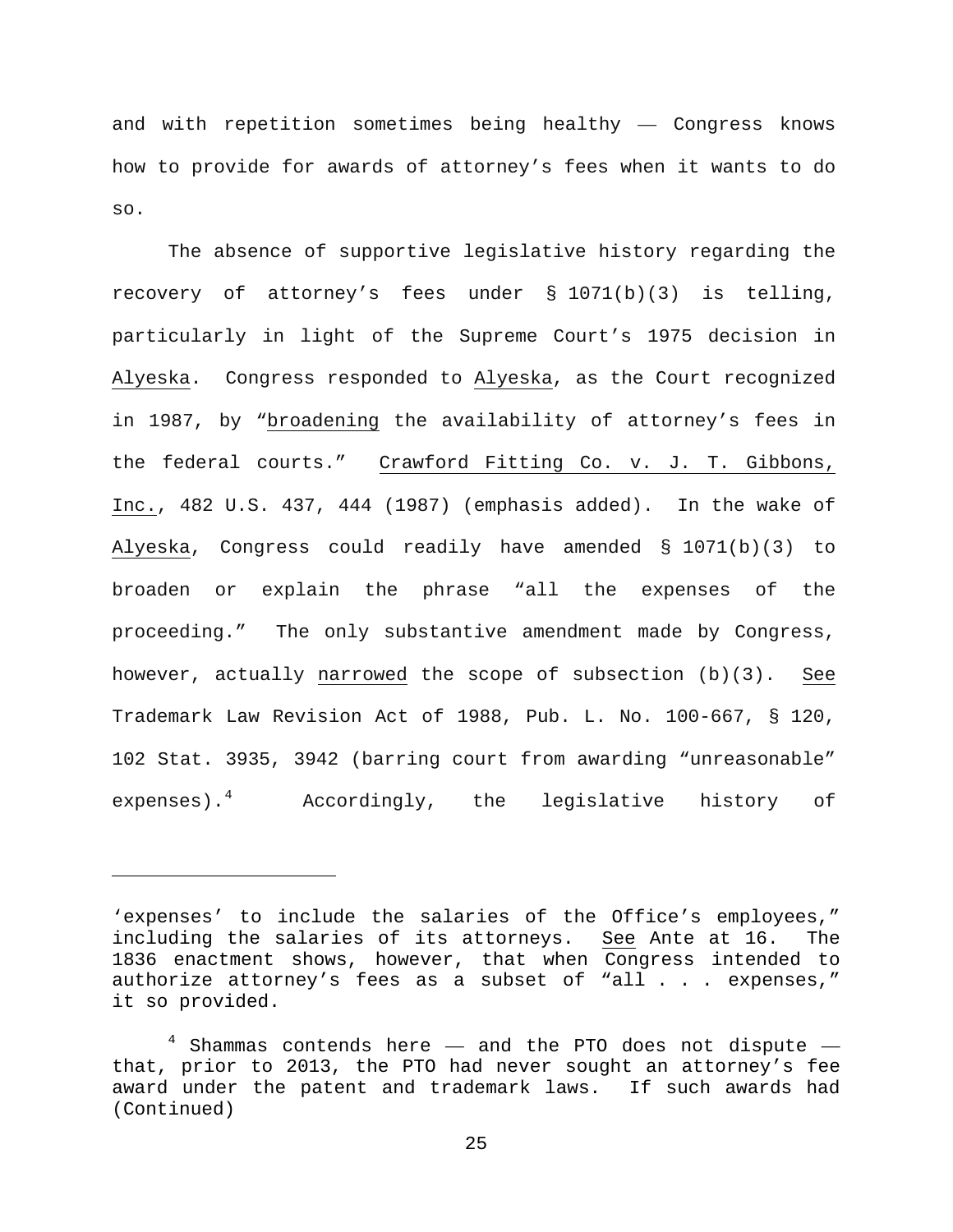§ 1071(b)(3) is insufficient to overcome the American Rule's presumption against fee shifting, and the majority's decision is erroneous.

# B.

There is no reason for our Court to disregard the American Rule in this case. Indeed, a primary justification for the Rule is that a party "'should not be penalized for merely . . . prosecuting a lawsuit.'" Summit Valley, 456 U.S. at 724 (quoting Fleischmann Distilling Corp. v. Maier Brewing Co., 386 U.S. 714, 718 (1967) (explaining that "the poor might be unjustly discouraged from instituting actions to vindicate their rights if the penalty for losing included the fees of their opponents' counsel")). By requiring Shammas to pay "all the expenses of the proceeding," my friends in the majority simply penalize him for seeking vindication of his trademark rights. In that circumstance,  $\S$  1071(b)(3) should not escape application of the American Rule.

Under today's ruling, the PTO will collect its attorney's fees even if Shammas prevails on the merits. Such a result flies in the face of the American Rule and must therefore overcome the Rule's presumption against fee shifting. As the

Ĩ.

been generally available, the PTO's silence in the face of such authority is more than passing strange.